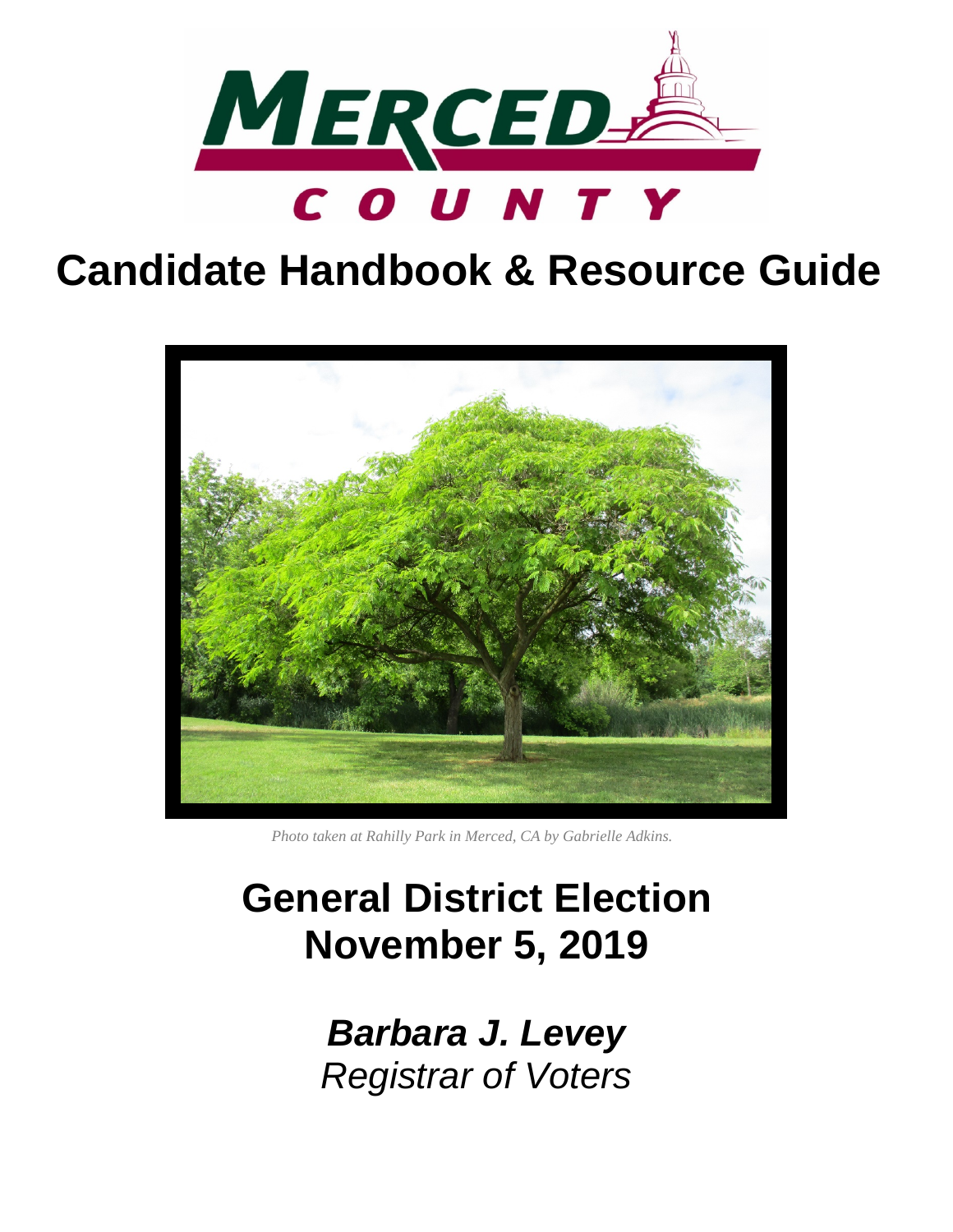# **TABLE OF CONTENTS**

| <b>NOTICE TO CANDIDATES</b>                                            | $\overline{2}$ |
|------------------------------------------------------------------------|----------------|
| <b>IMPORTANT INFORMATION</b>                                           | 3              |
| <b>CONTACT INFORMATION</b>                                             | $\overline{4}$ |
| CANDIDATE QUALIFICATIONS AND REQUIREMENTS - SPECIAL DIST. 5-7          |                |
| <b>BALLOT DESIGNATION GUIDELINES</b>                                   | $8 - 10$       |
| <b>FAIR CAMPAIGN PRACTICES</b>                                         | 11             |
| COST OF CANDIDATE STATEMENT BY DISTRICT                                | 12             |
| <b>CANDIDATE STATEMENT QUALIFICATIONS</b>                              | $13 - 14$      |
| <b>WORD COUNT STANDARD</b>                                             | 15             |
| <b>ELECTION CALENDAR</b>                                               | $16 - 21$      |
| <b>CAMPAIGN DISCLOSURE INFORMATION</b>                                 | $22 - 23$      |
| <b>VOTE BY MAIL INFORMATION</b>                                        | 24             |
| <b>DEFINITION MASS MAILING</b>                                         | $25 - 26$      |
| POLITICAL ADVERTISEMENT REQUIREMENTS<br><b>&amp; SIMULATED BALLOTS</b> | 27             |
| <b>OUTDOOR ADVERTISING</b>                                             | 28             |
| <b>ELECTIONEERING</b>                                                  | 29             |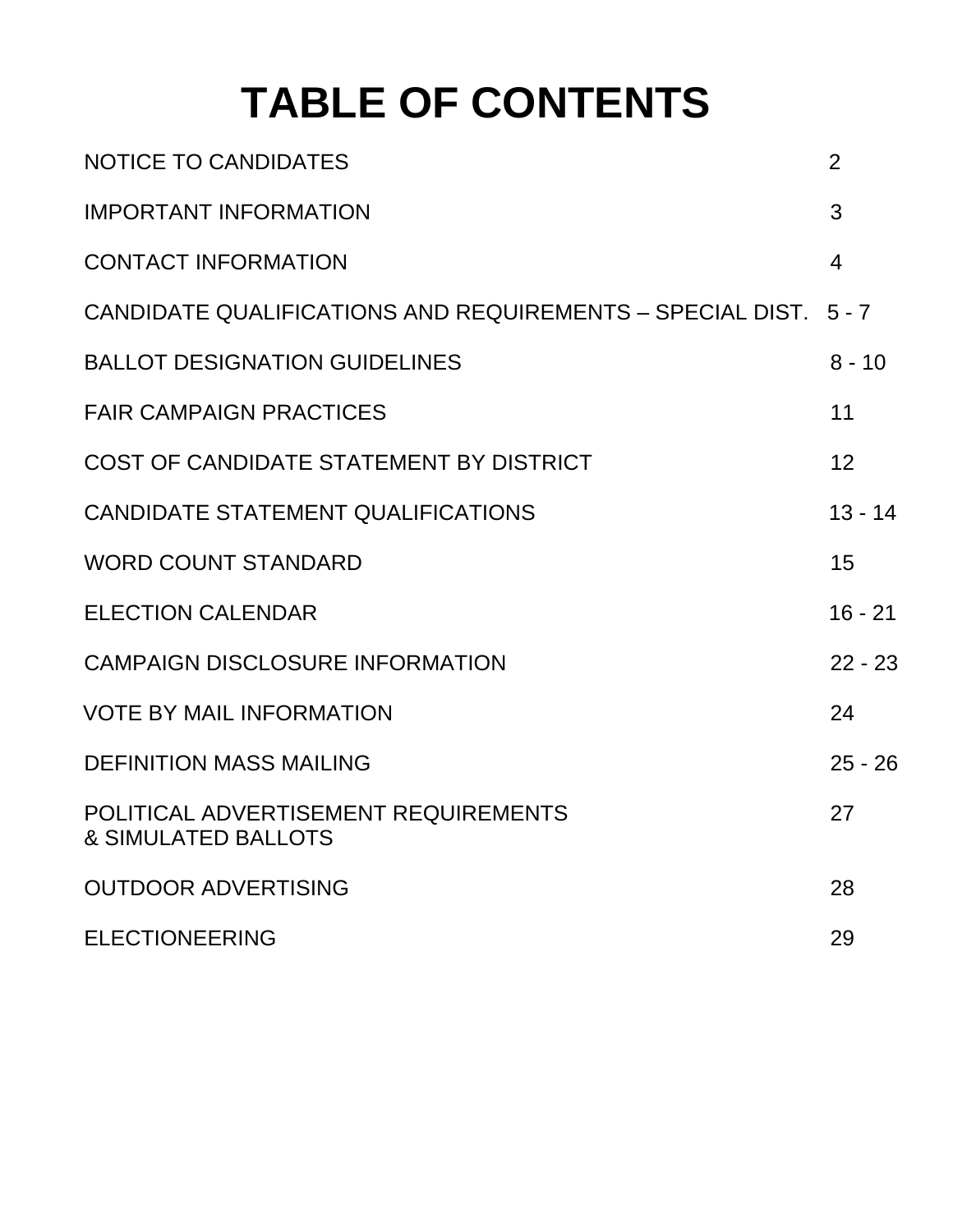### **Merced County Registrar of Voters**

2222 M Street Merced, CA 95340 Phone: (209) 385-7541 Fax: (209) 385-7387

Dear Candidate,

This Candidate Handbook & Resource Guide is provided for general information to assist you in your candidacy. It includes a calendar of events and summary of provisions and filing requirements. It is not intended to provide legal advice and should not be substituted for legal counsel. In case of conflict, the law, regulation, or rule will apply.

Candidates and others using this handbook must bear full responsibility to make their own determination as to all local standards and duties. Thus, the references are provided for convenience only. Please note this office cannot provide advice. Individuals with questions concerning their own or another candidates' qualifications should seek the advice of an attorney regarding the applicable California laws pertaining to candidacy.

CODE REFERENCES made in this guide, unless otherwise stated, are to the California Constitution and Statutes. California legal codes referenced in this guide may include:

- Business and Professions Code (B&P)
- Education Code (ED)
- Elections Code (EC)
- Government Code (GC)
- Health and Safety Code (H&S)
- Insurance Code (IC)
- $-$  Penal Code (PC)
- $-$  Revenue and Taxation Code (R&T)
- Water Code (WC)

The term E-Dates stands for Election Day. E-Dates have been used throughout this guide to indicate important dates and deadlines. These dates are the number of days prior to or after the election date.

Example: E-88 means 88 days prior to an election. E+28 means 28 days after an election.

Refer to the election calendar for guidance as to the actual date for any indicated E-Date.

The Registrar of Voters' staff is available to assist you throughout your candidate filing process. If you have questions please call: (209) 385-7541 or email: elections@countyofmerced.com

The Registrar of Voters office wishes you the best of luck in your election endeavors.

#### **Barbara J. Levey, Registrar of Voters**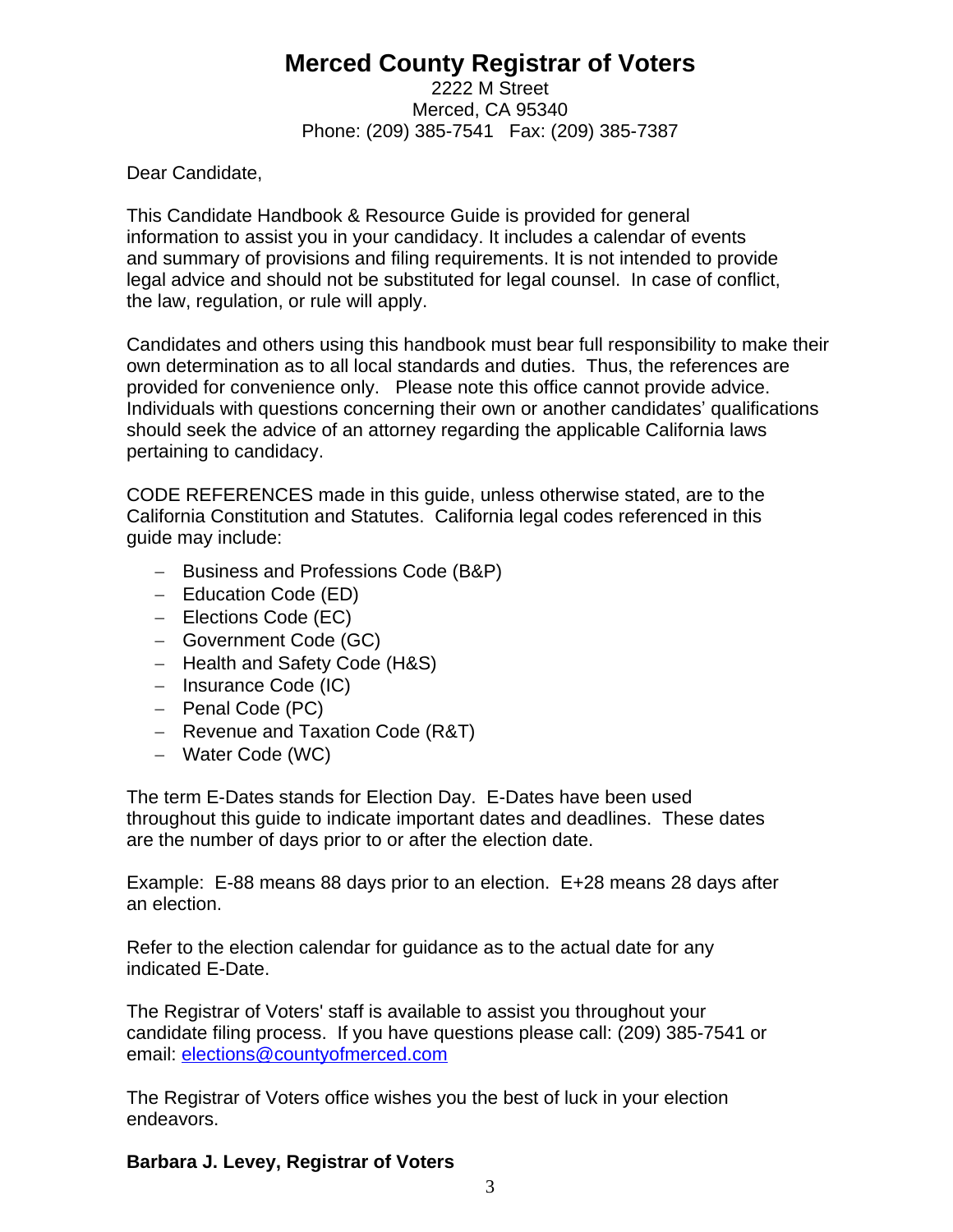### **IMPORTANT INFORMATION**

The Merced County Registrar of Voters Office appreciates notification of cases of alleged voter registration, petition or voter fraud; however, this office is NOT an enforcement agency and is therefore unable to investigate any violations.

In response to inquiries our office receives regarding possible election violations or fraud, the following is a list of resources regarding who to contact for the various types of violations:

■ District Attorney - (209) 385-7381

■ False or misleading campaign materials - No agency enforcement; these issues are dealt with in court.

■ Violations of the Political Reform Act (Title 9 of the California Government Code §§81000-91015), i.e. mass mailing requirements, slate mailers, campaign disclosure, proper use of campaign funds, disclosure of economic interests - Contact the Fair Political Practices Commission at 1-866-275-3772 or www.fppc.ca.gov.

■ Election fraud - State issues, contact the California Secretary of State at (916) 657-2166 or Elections@sos.ca.gov. Federal issues, contact the Federal Election Commission at (800) 424-9530 or the United States Department of Justice – Public Integrity Section at (202) 514-1412

■ Unlawful use of public funds, violations of the Elections Code, the Penal Code, or any laws other than the Political Reform Act - Contact the Merced County District Attorney, at (209) 385-7381, or the California State Attorney General at 1-800-952-5225 or www.caag.state.ca.us.

■ Federal campaigns, e.g., U.S. Senate, House of Representatives, the President of the United States, etc. - Contact the Federal Election Commission at 1-800-424-9530 or www.fec.gov.

■ Open meeting laws (Brown Act) - Contact the California State Attorney General at 1-800-952-5225 or [www.caag.state.ca.us.](http://www.caag.state.ca.us)

■ Local ordinances - Contact your local city attorney or Merced County District Attorney at (209) 385-7381.

■ Requirements concerning campaign signs - Contact your local city clerk or zoning division.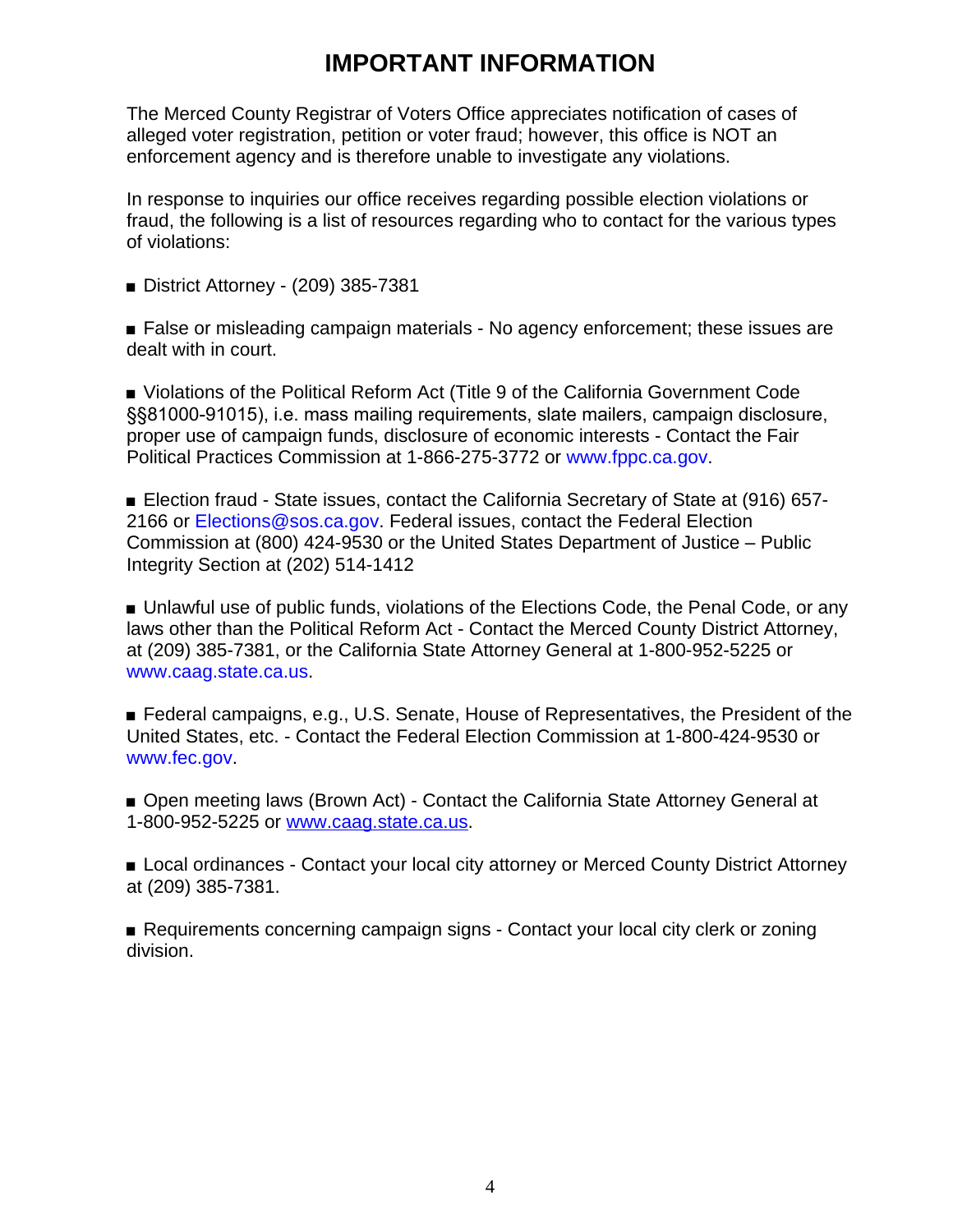### **CONTACT INFORMATION FOR CANDIDATES AND COMMITTEES**

#### **FILING OFFICER FOR DISCLOSURES:**

MERCED COUNTY REGISTRAR OF VOTERS 2222 M STREET MERCED, CA 95340 209-385-7541 209-385-7387-FAX [www.mercedelections.org](http://www.mercedelections.org)

#### **OTHER RESOURCES:**

SECRETARY OF STATE 1500 11TH ST, 5TH FLOOR SACRAMENTO, CA 95814 916-657-2166 916-653-3214-FAX 916-651-6460 CANDIDATES & ELECTIONS FAX [www.sos.ca.gov](http://WWW.SOS.CA.GOV)

FAIR POLITICAL PRACTICES COMMISSION 428 J ST, SUITE 620 SACRAMENTO, CA 95814 866-275-3772 916-322-6440-FAX [www.fppc.ca.gov](http://www.fppc.ca.gov)

LINK TO CALIFORNIA CODES http:// www.leginfo.ca.gov/calaw.html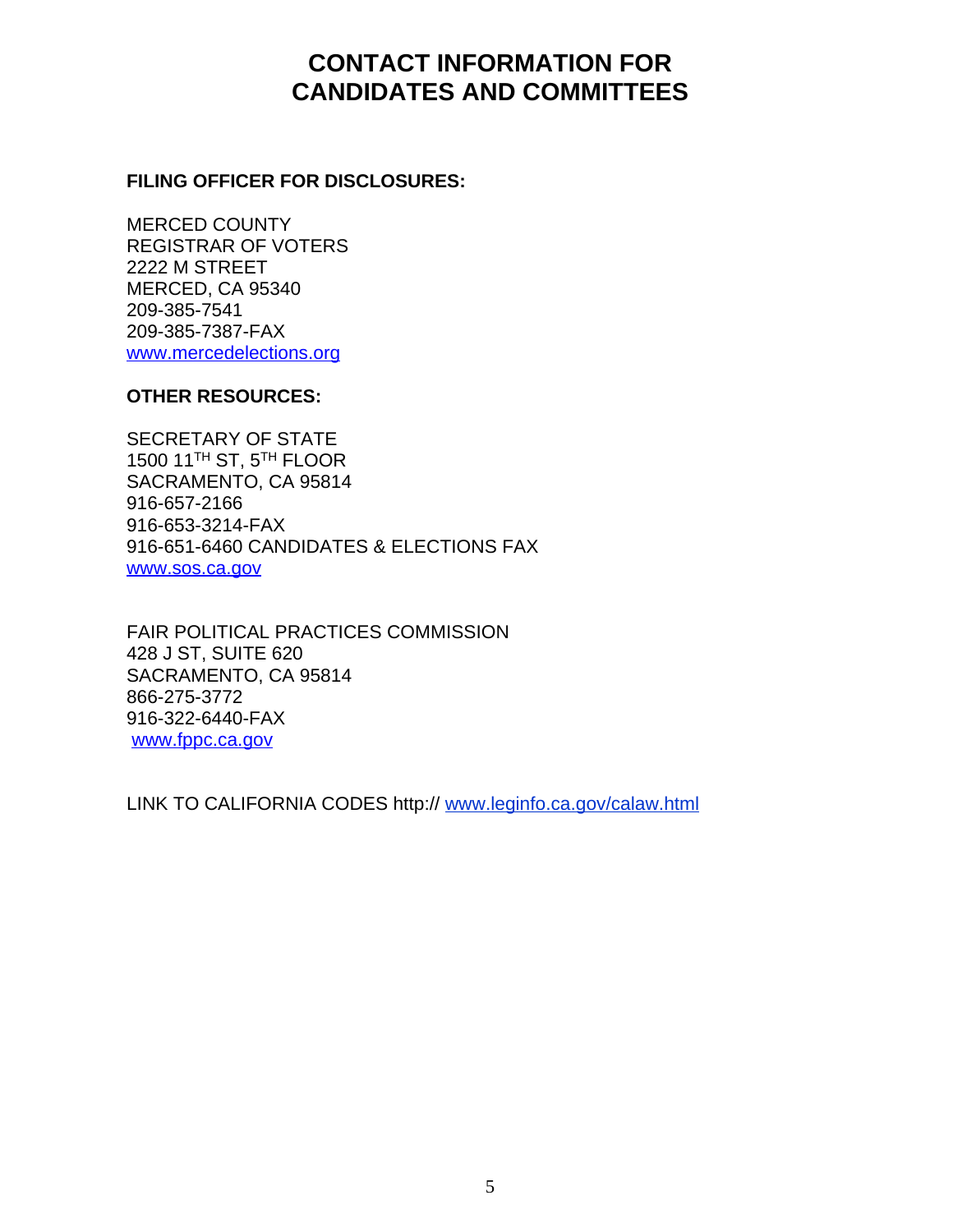### **CANDIDATE QUALIFICATIONS AND REQUIREMENTS**

### **Special District Offices**

# **Nomination/Sponsors' Signatures Mot Applicable \*Filing Fee** Not Applicable **Signatures In-Lieu and Applicable Signatures In-Lieu Value Per Signature Not Applicable Not Applicable \*\*Candidate Statement Pre-Payment Required** See "Statement of Qualifications" section **Term of Office (Years)** 4 **Term Begin Date Friday**, December 6, 2019 **Summary**

#### **Filing Periods**

**Declaration of Candidacy and Nomination Period (E-113 to E-88)** 07/15/2019 to 08/09/2019

**Extension of Declaration of Candidacy and Nomination Period (E-87 to E-83)** 08/10/2019 to 08/14/2019

**All Candidates Must File:**

Declaration of Candidacy

*\*Fees are due when you are issued your Declaration of Candidacy.*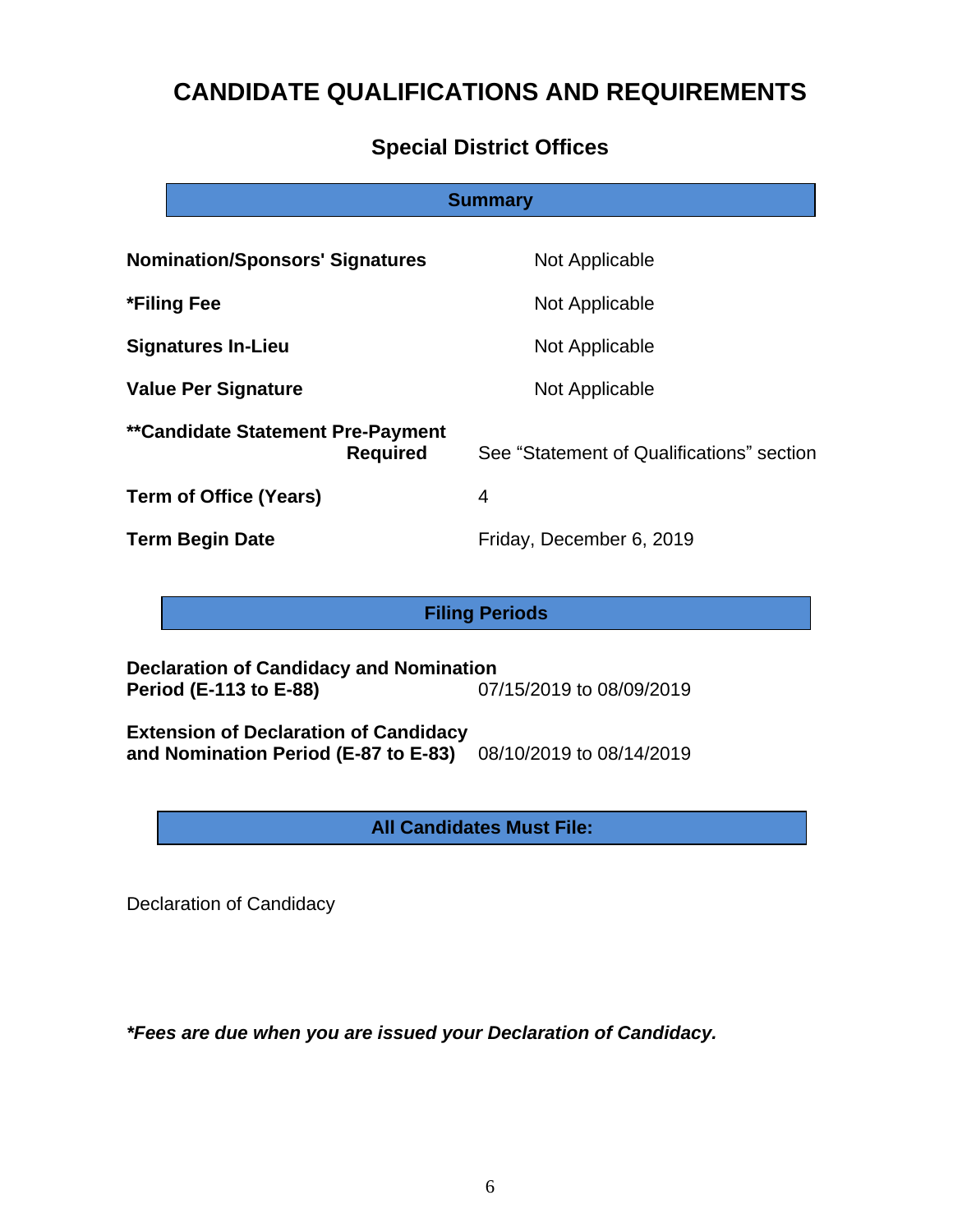### **TERM OF OFFICE**

Special District Board Members serve a 4 year term beginning at noon on the first Friday in December next following the general district election. EC§ 10554

### **QUALIFICATIONS**

 **Community Service District:** Candidates shall be registered electors residing within the boundaries of the district. GC§ 61200

 **County Water District:** Candidates shall be voters of the district and of the divisions by which they are elected. WC§ 30500, 30735

 **Hospital (Health Care) Districts:** A candidate shall be a resident and registered voter of the district. H&S§32100, 32100.1

 **Irrigation District:** A candidate shall be a voter and a freeholder of the district and a resident of the division which the director is elected to represent if the district is divided into divisions. WC§ 21100

 **Resource Conservation District:** Candidates shall (1) reside within the district and either own real property in the district or alternatively have served, pursuant to the district's rules, for two years or more as an associate director providing advisory or other assistance to the board of directors, or (2) be a designated agent of a resident landowner within the district. Public Resources Code § 9352

### **FILING REQUIREMENTS**

#### Nomination Documents and Procedures

#### **DECLARATION OF CANDIDACY**

Each candidate is required to file a Declaration of Candidacy between 113 and 88 days prior to Election Day. The Declaration shall be obtained from the county elections official of the county in which the candidate resides and is a voter. The Declaration of Candidacy must be executed in the office of the elections official unless the candidate, in a written statement signed and dated by the candidate, designates a third party to obtain the Declaration from the county elections official and deliver it to the candidate. Such written statement shall state that the candidate is aware the Declaration must be properly executed and delivered to the county elections official from whom it was obtained not later than the close of business on the  $88<sub>th</sub>$  day prior to the Election Day.

If an incumbent, eligible to be elected, fails to file a Declaration of Candidacy by the close of business on the 88th day prior to Election Day, any person, other than the person who was the incumbent on the  $88<sub>th</sub>$  day, may file a Declaration of Candidacy not later than the close of business on the 83rd day. EC§§8020, 8022, 8028, 8040, 8064, 8100

#### **STATEMENT OF QUALIFICATIONS (OPTIONAL)**

A candidate for local nonpartisan office may submit a statement of qualifications with no more than 200 words to be printed in the voter information portion of the county voter information guide. Statements must be filed at the same time nomination papers are filed and may be withdrawn, but not changed, until 5 p.m. the next regular business day after nominations close.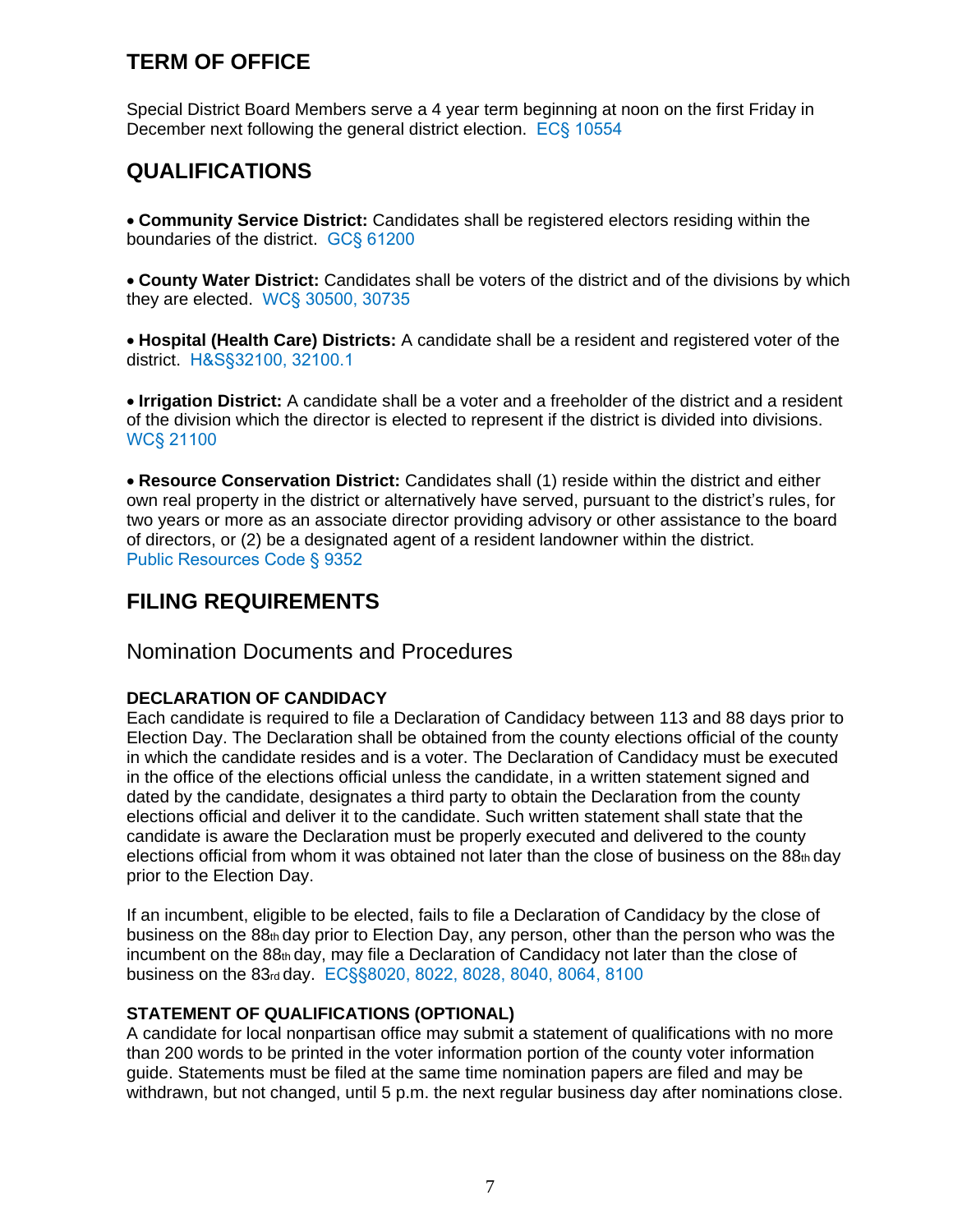Statements are confidential until nominations (or extended nominations) close and then become public record. Statements shall be limited to a recitation of the candidate's own personal background and qualifications, and shall not in any way make reference to other candidates for that office or to another candidate's qualifications, character, or activities. EC§§13307 13307.5, 13308, GC§85601(c)

#### **VOLUNTARY CODE OF FAIR CAMPAIGN PRACTICES**

At the time an individual files his or her Declaration of Candidacy, Nomination Petitions, or any other paper evidencing an intention to be a candidate for public office, the county elections official shall give the individual a copy of the Code of Fair Campaign Practices and a copy of the provisions of Ch. 5, Div. 20 of the Elections Code. EC§20440

### **CAMPAIGN FILING REQUIREMENTS**

For further information on Campaign Filing Requirements, please see the section "Campaign Filing Requirements" of this guide or please contact the Fair Political Practices Commission at:

- Phone: (916)322-5660 or 1-866-ASK-FPPC (1-866-275-3772)
- Mailing: 428 J Street, Suite 620, Sacramento, CA 95814
- Web:<http://www.fppc.ca.gov/>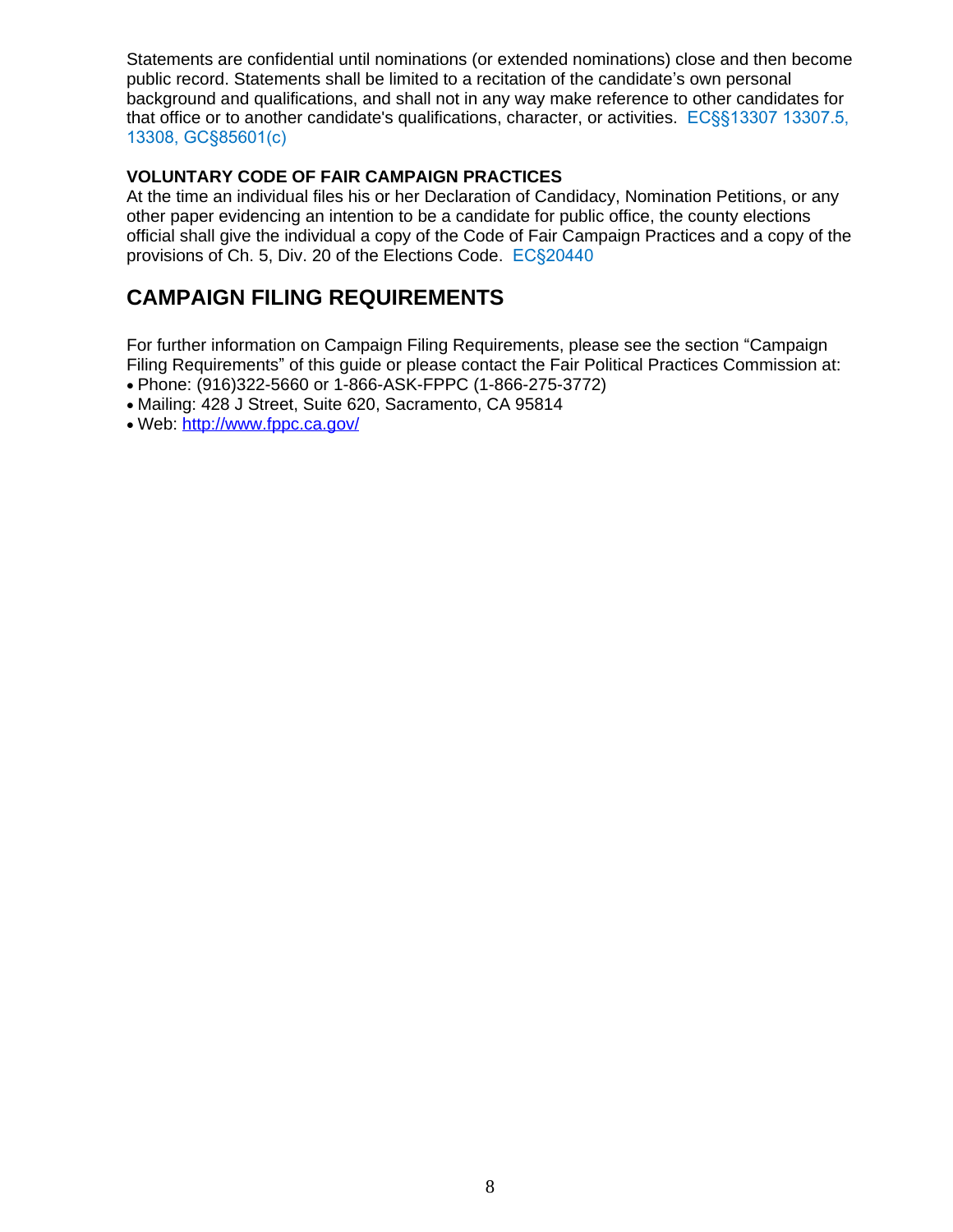### **BALLOT DESIGNATION GUIDELINES**

*EC § 13107*

**SELECTING YOUR BALLOT DESIGNATION -**The ballot designation describes the current profession, vocation, occupation or incumbency status of the candidate and will appear on the ballot under the candidate's name.

Ballot designations:

1) The listing of a designation on the ballot is OPTIONAL

2) A ballot designation is a public record once the information is filed on the Declaration of Candidacy.

3) A ballot designation **cannot** be changed after the final date to file nomination documents, except as specifically requested by the elections official. EC § 13107 (d)

Only one of the following categories is allowed:

a) **Elective Office Title:** Words describing an elective office title may be used **IF** the candidate holds the office at the time nomination documents are filed and the office was filled by a vote of the people.

**Example A: Governing Board Member Example B:** Board member, XYZ School District

b) **Incumbent:** The word **Incumbent** may be used **IF** the candidate is seeking reelection to the same office and was elected to that office by a vote of the people or was appointed as a nominated candidate in lieu of an election.

c) **Appointed Incumbent:** The words **Appointed Incumbent** must be used **IF** the candidate was appointed mid-term to the office and is seeking election to the same office. The word Appointed may also be used with the office title.

**Example A: Appointed Incumbent** 

**Example B:** Appointed Board member, XYZ School District **Exception:** Candidates appointed to office in lieu of an election **do not** have to use the word appointed.

4) **Principal Occupation:** No more than **three words** to either describe the current principal profession, vocation, or occupation of the candidate **or** the principal professions, vocations, or occupations of the candidate during the calendar year immediately preceding the filing of nomination documents. EC § 13107 (3)

**Example A: High School Teacher Example B:** Attorney/Educator/Rancher **Example C:** CEO/Councilmember

5) **Community Volunteer:** A Community Volunteer shall constitute a valid principal vocation or occupation subject to the following conditions:

a) A candidate's community volunteer activities constitute his or her principal profession, vocation or occupation.

b) A candidate may not use the designation of "community volunteer" in combination with any other principal profession, vocation or occupation.

c) A candidate is not engaged concurrently in another principal profession, vocation or occupation. EC § 13107.5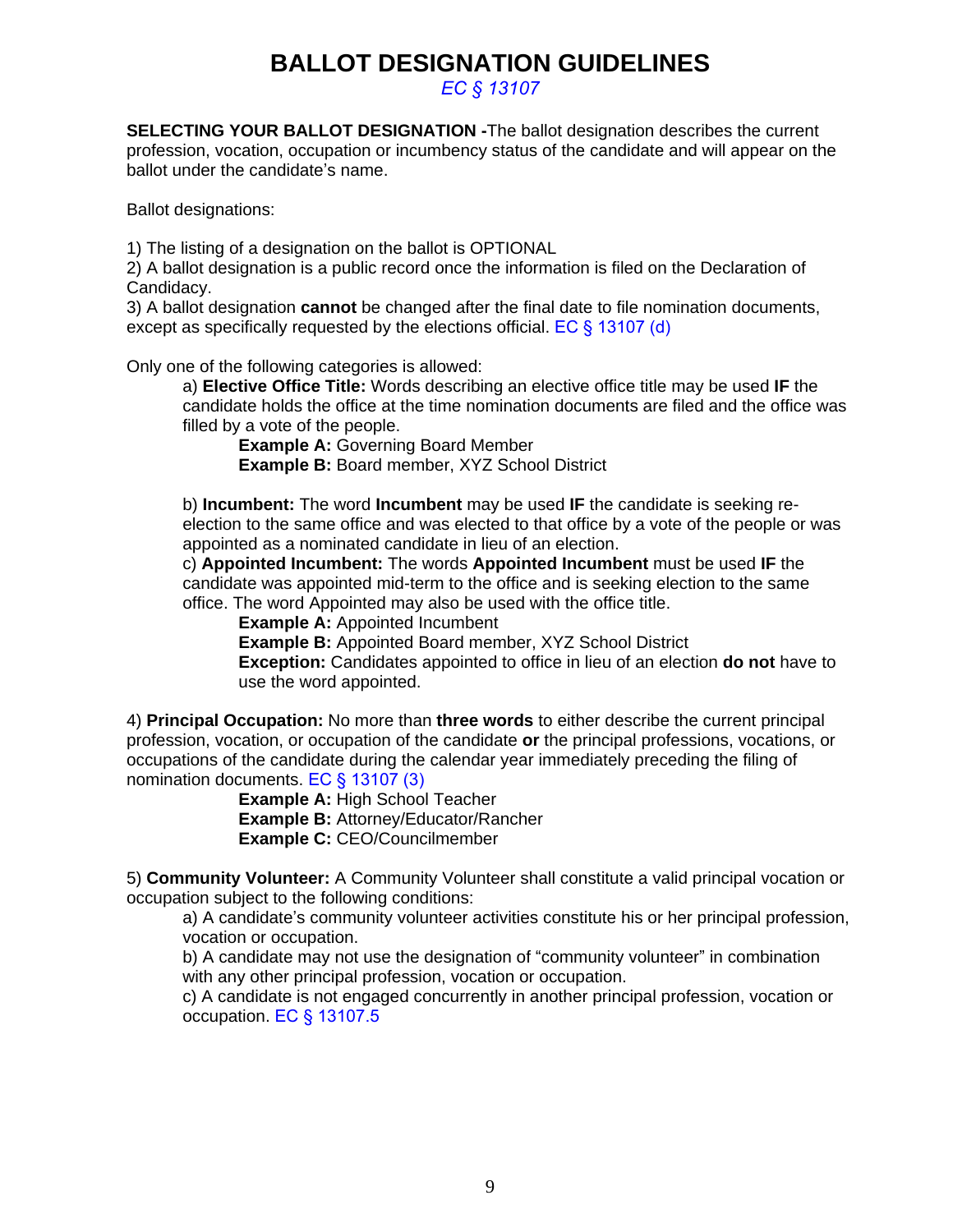6) **No Occupation Desired:** If no ballot designation is requested, write the word "NONE" and place your initials in the space provided for ballot designation on the Declaration of Candidacy form. The space provided for your ballot designation on the official ballot, will be blank.

**FORMAT OF BALLOT DESIGNATION** - Ballot designations selected which exceed space allotted on the ballot (approximately 60 characters) are printed in a smaller typeface. EC  $\S$ 13107 (f)

**TRANSLATIONS** – Whenever a foreign language translation is required it shall be as short as possible and shall employ abbreviations wherever possible to avoid undue length. EC § 13107 (g)

**Restrictions:** The rules governing ballot designations can be the subject of confusion. The California Secretary of State's ballot designation regulations are available upon request.

**BALLOT DESIGNATION WORKSHEET** – A Ballot Designation Worksheet that supports the use of that ballot designation is required to be filed with the Election Official at the same time as the Declaration of Candidacy. If a candidate fails to file a Ballot Designation Worksheet, no designation will appear on the ballot. EC § 13107.3

**REJECTION OF BALLOT DESIGNATION** – If the designation is in violation of any of the restrictions set forth in California Elections Code, the candidate will be notified by phone and by registered or certified mail with a return receipt requested, addressed to the mailing address appearing on the candidates' ballot designation worksheet. If an alternative designation is not provided within the time allowed, no designation will appear on the ballot. EC § 13107 (c)

**UNACCEPTABLE DESIGNATIONS -** Pursuant to EC § 13107(b), the elections official shall not accept a ballot designation if:

a. It would mislead the voter.

b. It would suggest an evaluation of a candidate, such as outstanding, leading, expert, virtuous, or eminent.

c. It abbreviates the word "retired" or places it following any word(s) that it modifies.

Unacceptable:

Ret. Policeman Policeman, Retired

It uses a word or prefix, such as "former" or "ex-," which means a prior status.

Unacceptable:

Former Policeman Ex Policeman

The only exception is the use of the word "retired."

#### Acceptable:

Retired Policeman

- d. It includes the name of any political party, whether or not it has qualified for the ballot.
- e. It uses a word or words referring to a racial, religious or ethnic group.
- f. It refers to any activity that is prohibited by law.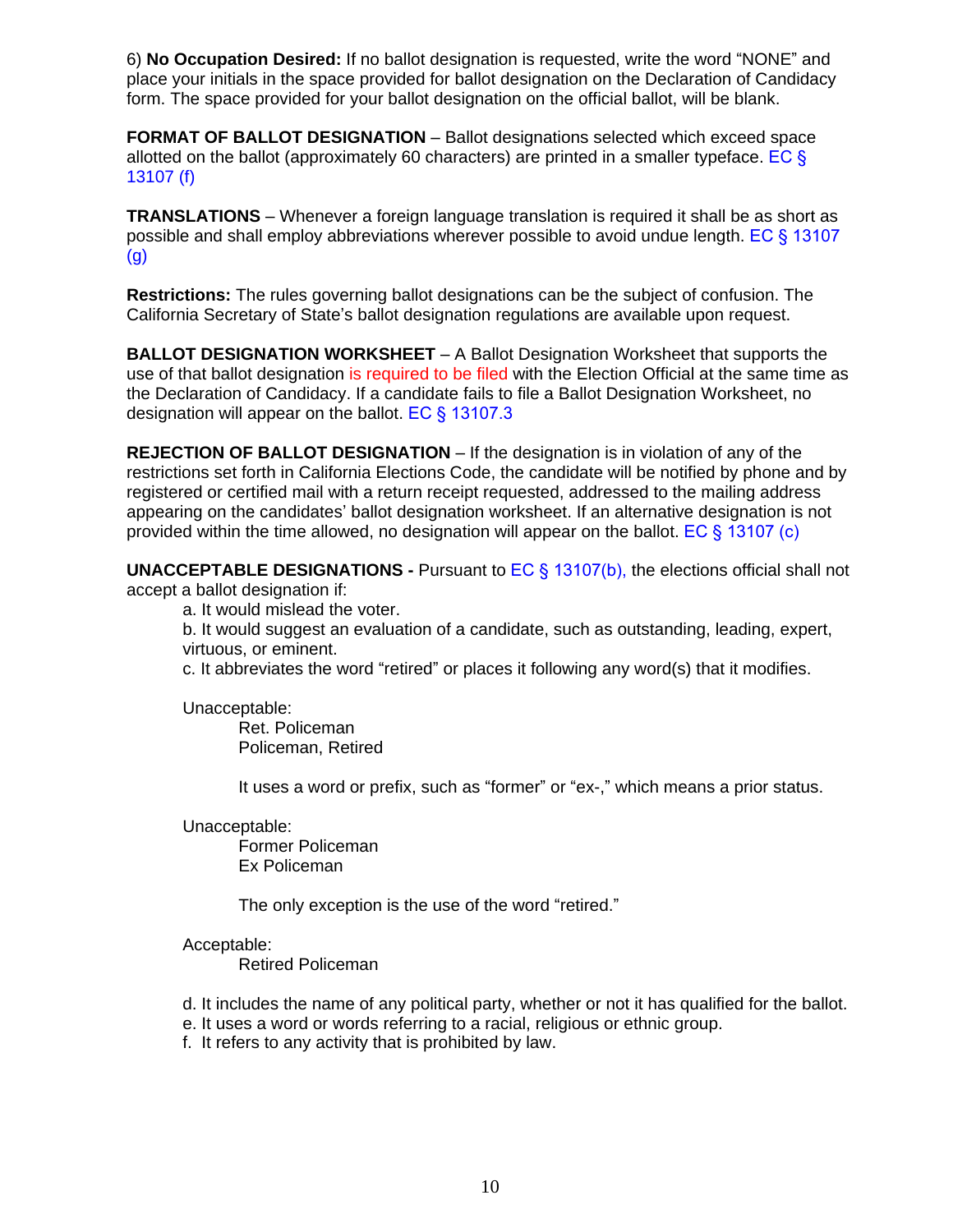#### **GUIDELINES FOR ACCEPTABLE BALLOT DESIGNATIONS (BASIC TEST):**

a. Is it true? b. Is it accurate? c. Does it mislead? d. Is it generic? (This means "IBM" is unacceptable, "Computer Company" is acceptable.) e. Is it neutral? (This means not for or against) f. Is it how this person makes a living?

**Candidates may review** their own ballot designation, as well as that of other candidates, in this office during working hours. **(Excluding Saturdays, Sundays and Holidays)** If you have any questions regarding the nomination procedures, please call the Election Division at (209) 385- 7541.

#### **FALSE OR MISLEADING INFORMATION TO VOTERS**

No candidate shall, in his occupational designation on the ballot, assume a designation that would mislead the voters. EC § 13107 (b) (1)

Every candidate is guilty of a misdemeanor who pretends or implies that he/she is an incumbent of a public office or that he/she has acted in the capacity of a public officer when this is not the case. EC § 18350

Any candidate who knowingly makes a false statement of material fact in a candidate's statement, with the intent to mislead the voters, is punishable by a fine not to exceed \$1,000. EC § 18351

Every simulated ballot shall bear a printed notice (see  $EC \$  20009 for details) stating that this is not an official ballot but rather an unofficial marked ballot prepared by (name and address of person or organization responsible); no official seal or insignia may appear on the envelope in which it is contained.

Every person is guilty of a misdemeanor who distributes, or causes to be distributed, literature to voters that includes a designation of a voter's polling place other than the precinct-polling place listed for the voter in the latest official precinct-polling list at sometime not more than 30 days prior to such distribution. EC § 18302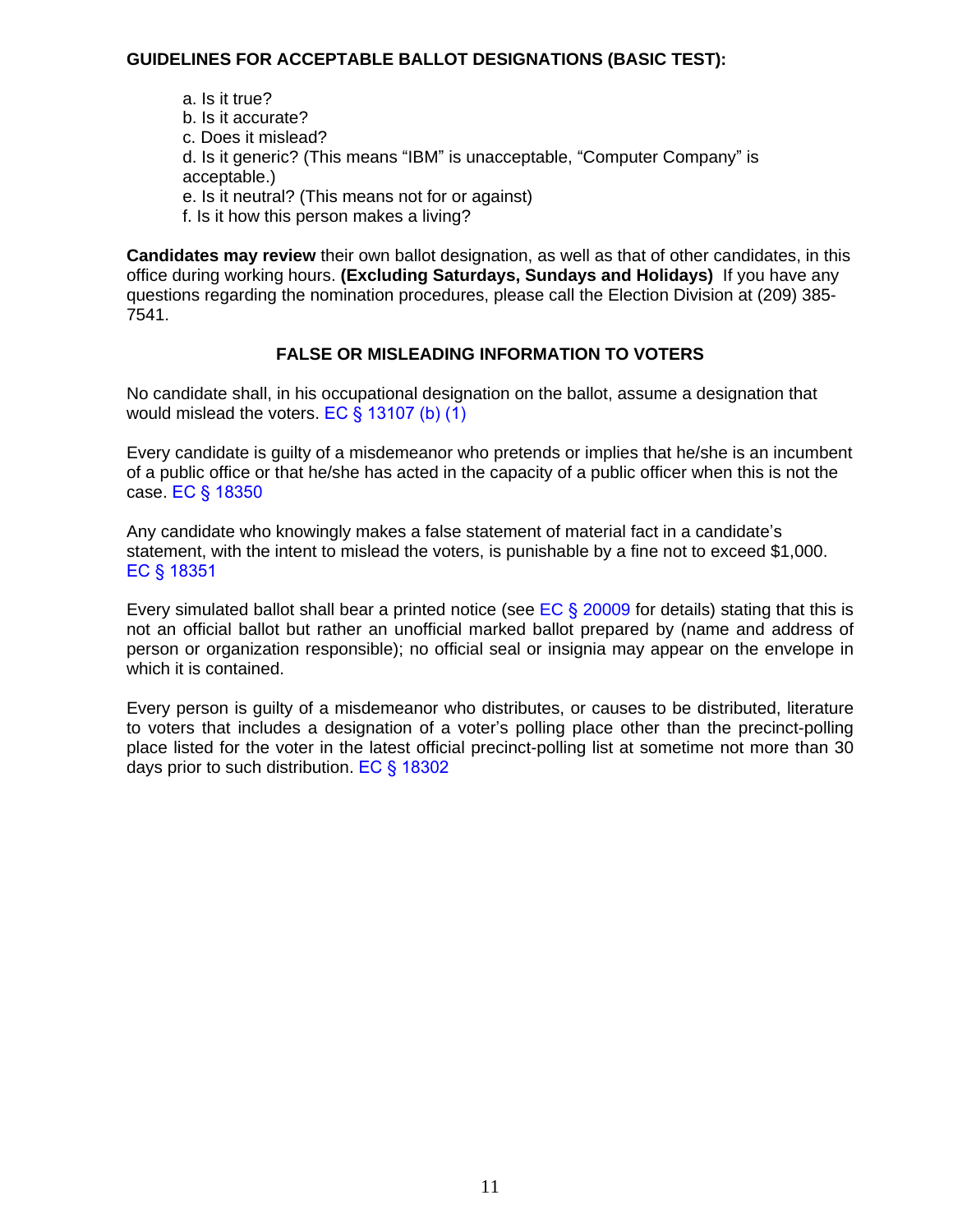### **FAIR CAMPAIGN PRACTICES**

*Government Code, Title 9 - Political Reform*

#### *Article 1. General Intent*

EC § 20400 The Legislature declares that the purpose of this chapter is to encourage every candidate for public office in this state to subscribe to the Code of Fair Campaign Practices.

It is the ultimate intent of the Legislature that every candidate for public office in this state who subscribes to the Code of Fair Campaign Practices will follow the basic principles of decency, honesty, and fair play in order that, after vigorously contested, but fairly conducted campaigns, the citizens of this state may exercise their constitutional right to vote, free from dishonest and unethical practices which tend to prevent the full and free expression of the will of the voters.

The purpose in creating the Code of Fair Campaign Practices is to give voters guidelines in determining fair play and to encourage candidates to discuss issues instead of untruths or distortions.

#### *Article 2. Definitions*

EC § 20420 As used in this chapter, "Code" means the Code of Fair Campaign Practices.

#### *Article 3. Code of Fair Campaign Practices*

EC § 20440 At the time an individual is issued his or her declaration of candidacy, nomination papers, or any other paper evidencing an intention to be a candidate for public office, the elections official, shall give the individual a blank form of the code and a copy of this chapter. The elections official shall inform each candidate for public office that subscription to the code is voluntary.

In the case of a committee making an independent expenditure defined in  $GC \$  82031, the Secretary of State shall provide a blank form and a copy of this chapter to the individual filing, in accordance with Title 9 (commencing with Section 81000, as shown on the Code of Fair Campaign Practices) of the Government Code, an initial campaign statement on behalf of the committee.

EC § 20441 The Secretary of State shall print, or cause to be printed, blank forms of the code. The Secretary of State shall supply the forms to the elections officials in quantities and at times requested by the elections officials.

EC § 20442 The elections official shall accept, at all times prior to the election, all completed forms that are properly subscribed to by a candidate for public office and shall retain them for public inspection until 30 days after the election.

EC § 20443 Every code subscribed to by a candidate for public office pursuant to this chapter is a public record open for public inspection.

EC § 20444 In no event shall a candidate for public office be required to subscribe to or endorse the code.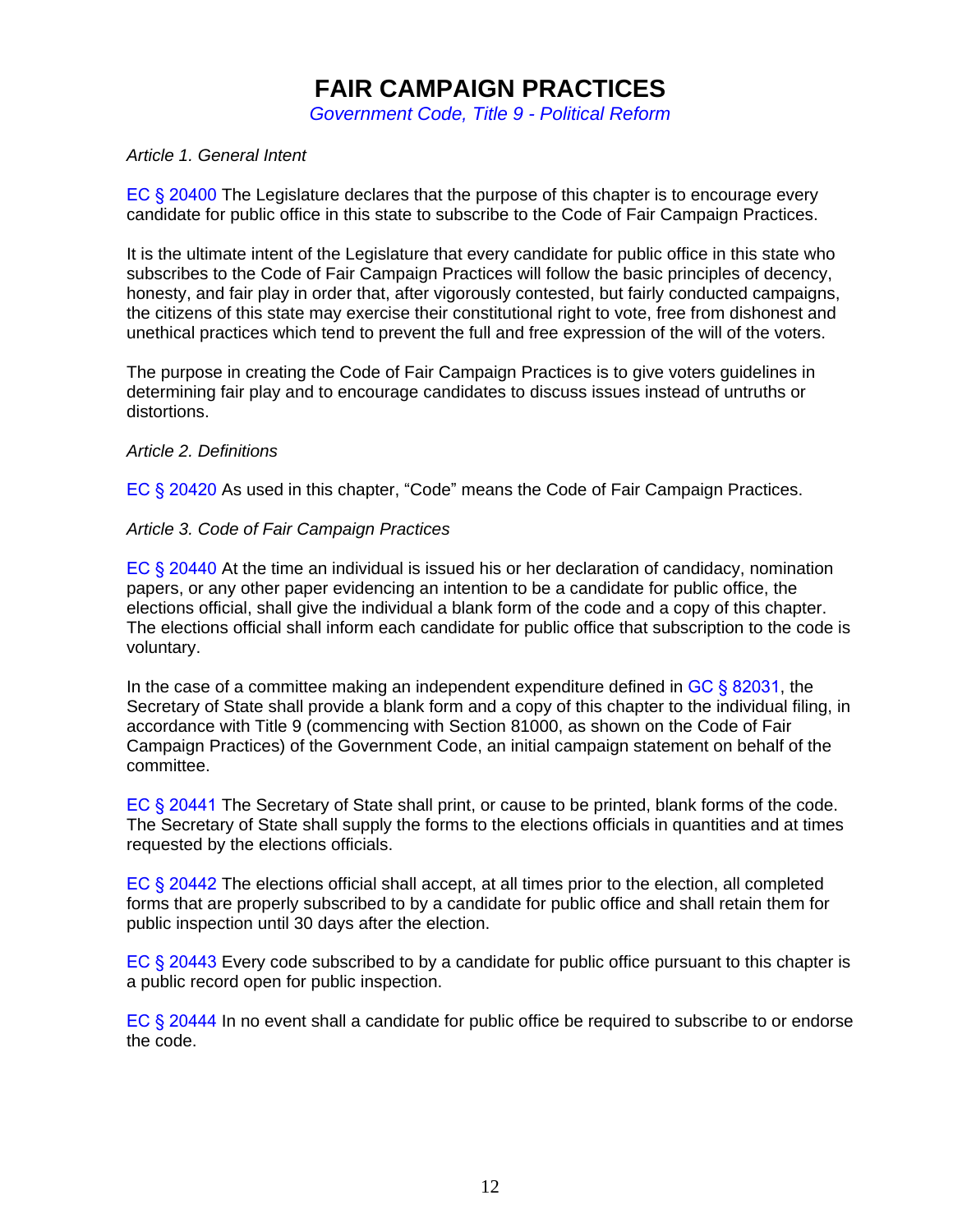## **Candidate Statement Costs for the November 5, 2019 by District**

Merced Irrigation District #1 \$625.00 Merced Irrigation District #2  $$575.00$ Merced Irrigation District #3  $$650.00$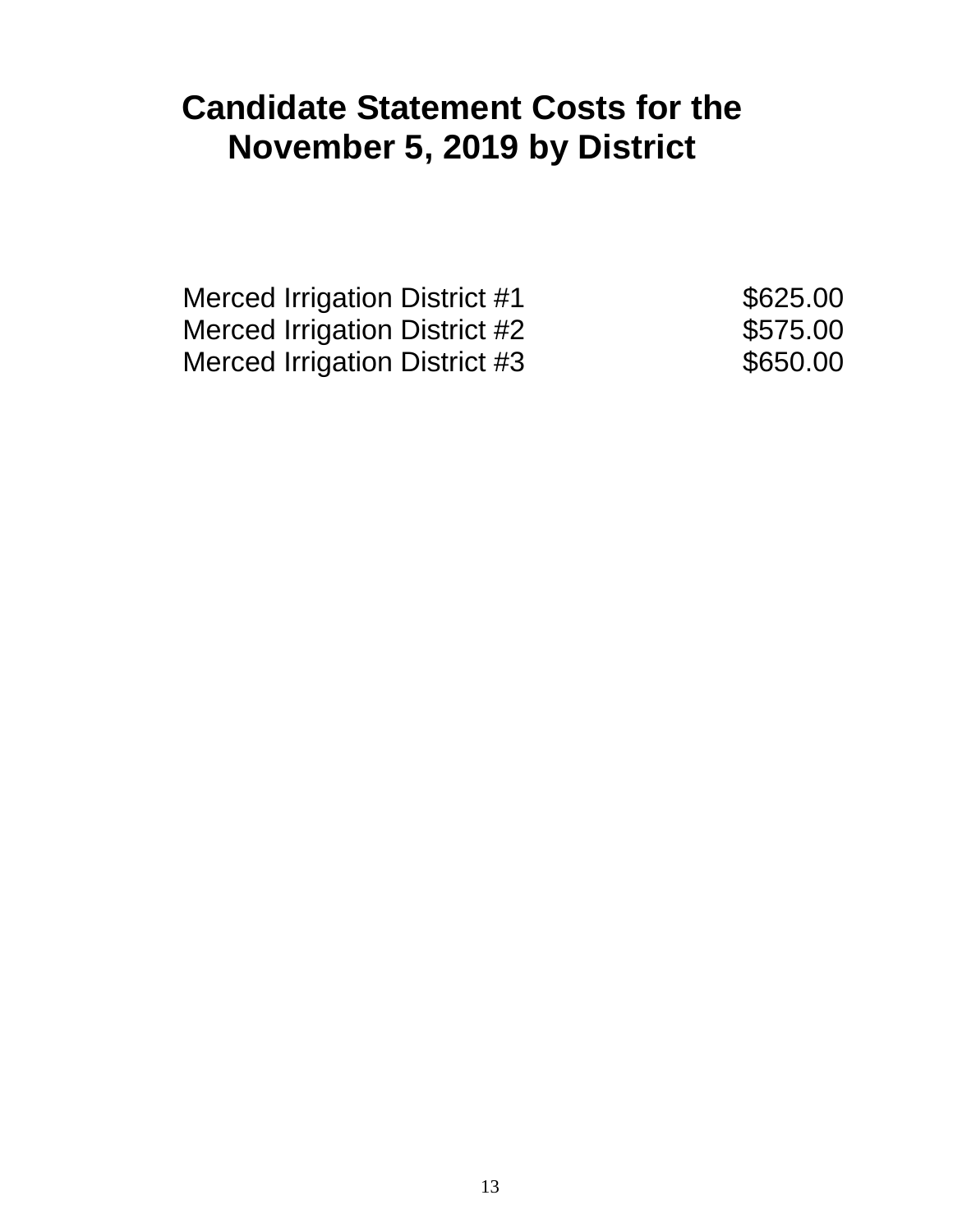### **CANDIDATE STATEMENT OF QUALIFICATIONS GUIDELINES FOR BOTH VOTER NOMINATED & NON PARTISAN OFFICES**

*EC § 9, 13307, 13308, 13312, 18351*

The candidate's statement is a voluntary statement for candidates seeking Voter Nominated and local Non Partisan elective offices when applicable.

The local agency determines the word limit and who will bear the prorated share of the cost of printing and handling of the candidate's statement for the jurisdiction.

#### 1. **CONTENTS**

The statement may contain the name, age and occupation of the candidate and a description of the candidate's education, personal background and qualifications.

The name, age and occupation at the top of the candidate statement form are not included in the word count.

Each statement shall be accompanied by a declaration executed under penalty of perjury, declaring that the information contained therein is true and correct.

#### 2. **FORMAT AND WORD COUNT**

In order to insure uniformity of candidates' statements, the candidate must prepare the statement as follows:

- a. Submit a typed or word processed copy only, no more than 200 words. Congressional, Senatorial, or Assembly candidate statement no more than 250 words. Senatorial and Assembly candidates must accept the voluntary expenditure ceiling see Form 501. Hand written statements are not acceptable.
- b. The statement may include the name, age, and occupation of the candidate and a brief description, of the candidate's education and qualifications expressed by the candidate himself or herself. The statement shall not include the party affiliation of the candidate, nor membership or activity in partisan political organizations.
	- c. In addition to the restrictions set forth above, any candidate's statement submitted pursuant to EC § 13307 shall be limited to a recitation of the candidate's own personal background and qualifications, and shall not in any way make reference to other candidates for that office or to another candidate's qualifications, character, or activities. The elections official shall not cause to be printed or circulated any statement that the elections official determines is not so limited or that includes any reference prohibited by this section. EC § 13308
	- d. Submit statement in **block paragraph** form. The statement will be set with **both left and right justified margins**. Multiple single sentence paragraphs that do not fit in the space will be wrapped. Indented text will be run together as a sentence.
	- e. Statements shall be written in the first person (e.g. "I am running…" not "She is running…" or "Jane Doe is running…"
	- f. Only standard use of capital letters will be accepted. No statement will be printed in "ALL CAPS".
	- g. All regularly hyphenated words that appear in any generally available dictionary published within 10 years preceding the election will be counted as one word.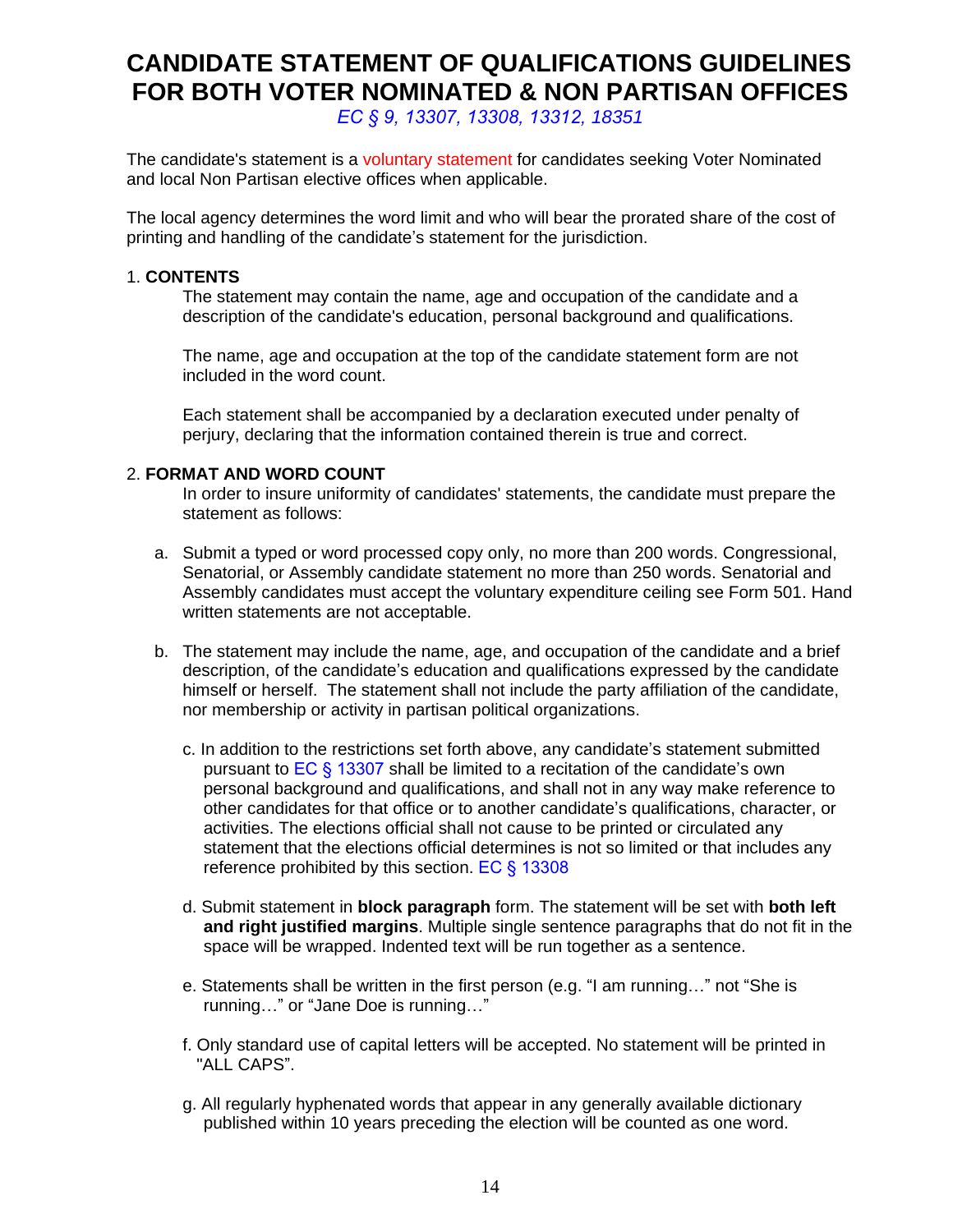- h. Check the statement for errors in spelling, punctuation, and grammar. No corrections **on the candidate statement** will be allowed after the candidate has filed their nomination documents. EC § 13307 (3)
- i. Statements will be printed in the base random alphabet order used for placement of candidates' names on the official ballot. Statement order does not change.

#### 3. **EMAIL CANDIDATE STATEMENT**

- a. If the candidate emails their candidate statement, it MUST be emailed to the Registrar of Voters office PRIOR to filing nomination/declaration of candidacy. The Merced County Registrar of Voters office will accept candidate statements by email at Elections@countyofmerced.com
- b. The candidate statement will be prepared for the voter pamphlet upon confirmation that the candidate statement has been paid and filed, based upon the provisions established for the applicable contest.
- c. Absolutely no corrections or changes are allowed after the candidate statement has been officially filed. EC § 13307 (3)

#### 4. **PROVISION**

In the case where a candidate submits a statement that is not in conformance with guidelines provided, such statement will be reformatted and set in uniform type by the elections official.

#### 5. **LIABILITY**

Nothing in this section shall be deemed to make any such statement or the authors thereof free or exempt from any civil or criminal action or penalty because of any false, slanderous or libelous statements offered for printing or contained in the County Voter Information Guide. EC § 13307 (d), 18351

#### 6. **CONFIDENTIALITY**

The candidates' statements shall remain confidential until after the expiration of the filing deadline. EC § 13311

#### 7. **WITHDRAWAL**

The candidate statement may be withdrawn, **but NOT changed**, until 5:00 p.m. on the next business day after the close of the nomination/filing period for the office sought. EC § 13307 (a) (3)

#### 8. **EXAMINATION PERIOD**

After the deadline for filing nomination papers, anyone may examine any candidate's statement and may purchase copies thereof. During a 10-calendar day period commencing the day after the close of nomination, any voter of the jurisdiction in which the election is being held may seek a writ of mandate or an injunction requiring any or all of the material in a candidates' statement to be amended or deleted. EC § 13313

#### 9. **ESTIMATED COST**

The estimates quoted are based on one statement per candidate in English and Spanish.

Candidates are **required** to prepay the estimated cost and will either be billed for the additional cost or refunded any overpayment following the election.

Actual costs may vary substantially, depending on the number of voters in a particular contest.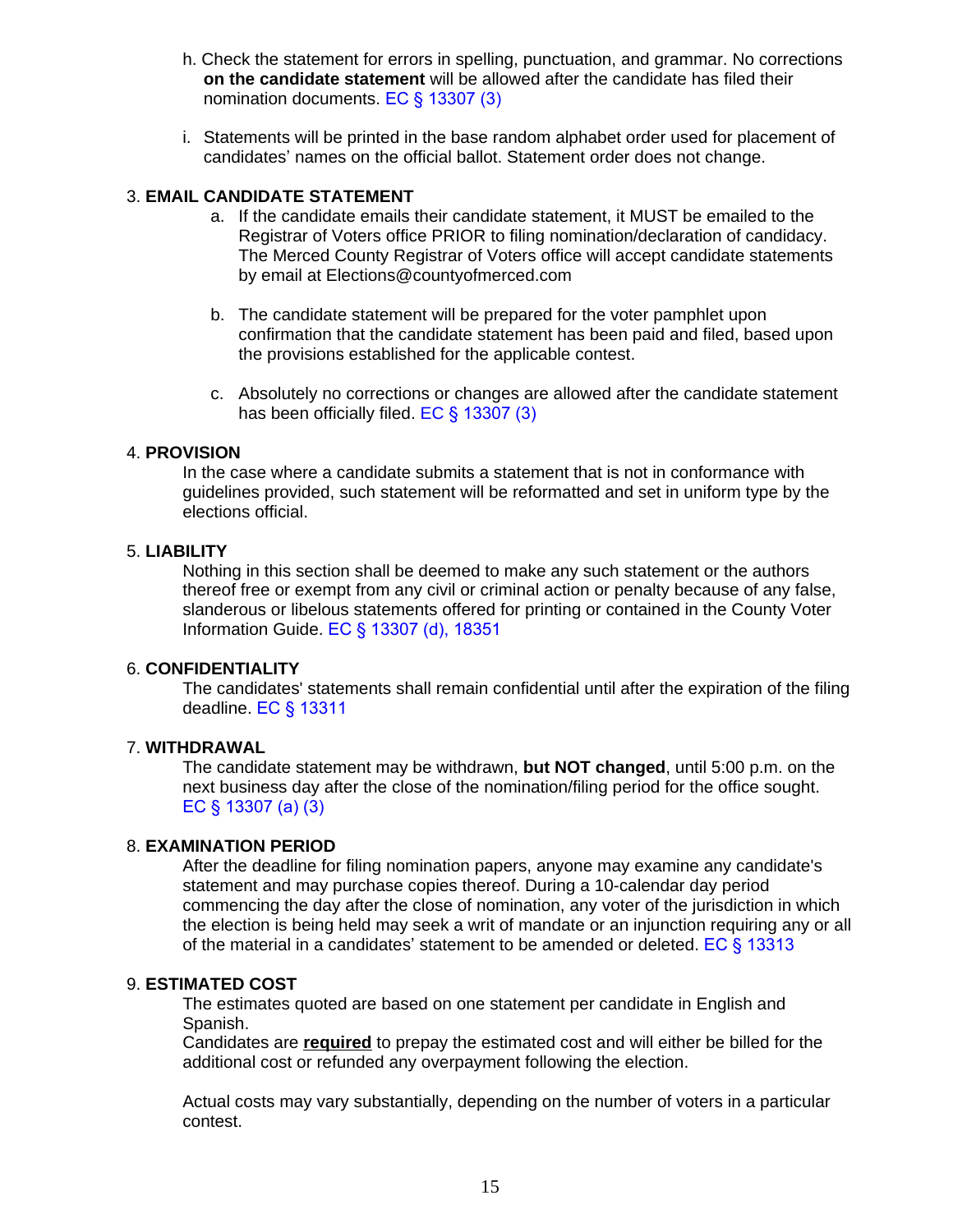### **WORD COUNT STANDARD FOR CANDIDATE STATEMENT AND MEASURE ARGUMENTS** *EC § 9*

#### The following are the guidelines for computing the word count for measures and candidate statements.

| Dictionary words                                                                                                                                                                                                                                                                                               | one word                         |
|----------------------------------------------------------------------------------------------------------------------------------------------------------------------------------------------------------------------------------------------------------------------------------------------------------------|----------------------------------|
| Words like: "a", "the", "and", "an"                                                                                                                                                                                                                                                                            | one word                         |
| Abbreviations - UCMERCED, PTA                                                                                                                                                                                                                                                                                  | one word                         |
| Abbreviations - U.C.M., P.T.A.                                                                                                                                                                                                                                                                                 | one word                         |
| All proper nouns (people, places and things), including geographical names.                                                                                                                                                                                                                                    |                                  |
| Examples:                                                                                                                                                                                                                                                                                                      |                                  |
| County of Merced, Merced Community College District, Merced Unified<br>School District, Bay Regional Park District, Bay Area Rapid Transit District.                                                                                                                                                           |                                  |
| <b>Merced County Fire Protection District</b>                                                                                                                                                                                                                                                                  | one word                         |
| <b>Yosemite National Park</b>                                                                                                                                                                                                                                                                                  |                                  |
| <b>Merced High School</b>                                                                                                                                                                                                                                                                                      |                                  |
| School Facilities Improvement District No.1                                                                                                                                                                                                                                                                    |                                  |
| Bay Area                                                                                                                                                                                                                                                                                                       |                                  |
| Whole Numbers - Digits (1 - 10 - 100, etc.)<br>Spelled out numbers - One Hundred, Ten Thousand                                                                                                                                                                                                                 | one word<br>one for each<br>word |
| Number combinations (1990, 1990-1991, 100%)                                                                                                                                                                                                                                                                    | one word                         |
| Dates                                                                                                                                                                                                                                                                                                          | one word                         |
| Monetary amounts:<br>If the dollar sign is used with figures - \$1,000<br>Spelled out (one thousand dollars)                                                                                                                                                                                                   | one word<br>three words          |
| Hyphenated words:<br>That appears in any generally available standard reference dictionary<br>published in the United States at any time within the 10 calendar years<br>immediately preceding the election for which the words are counted. Online<br>dictionaries do not apply. (Grammar rules do not apply) | one word                         |
| Normal punctuation                                                                                                                                                                                                                                                                                             | not counted                      |
| <b>Telephone Numbers</b>                                                                                                                                                                                                                                                                                       | one word                         |
| Website Addresses (i.e. www.com.etc)                                                                                                                                                                                                                                                                           | one word                         |
| If measure designation (example: Measure "A") is used in the text                                                                                                                                                                                                                                              | one word                         |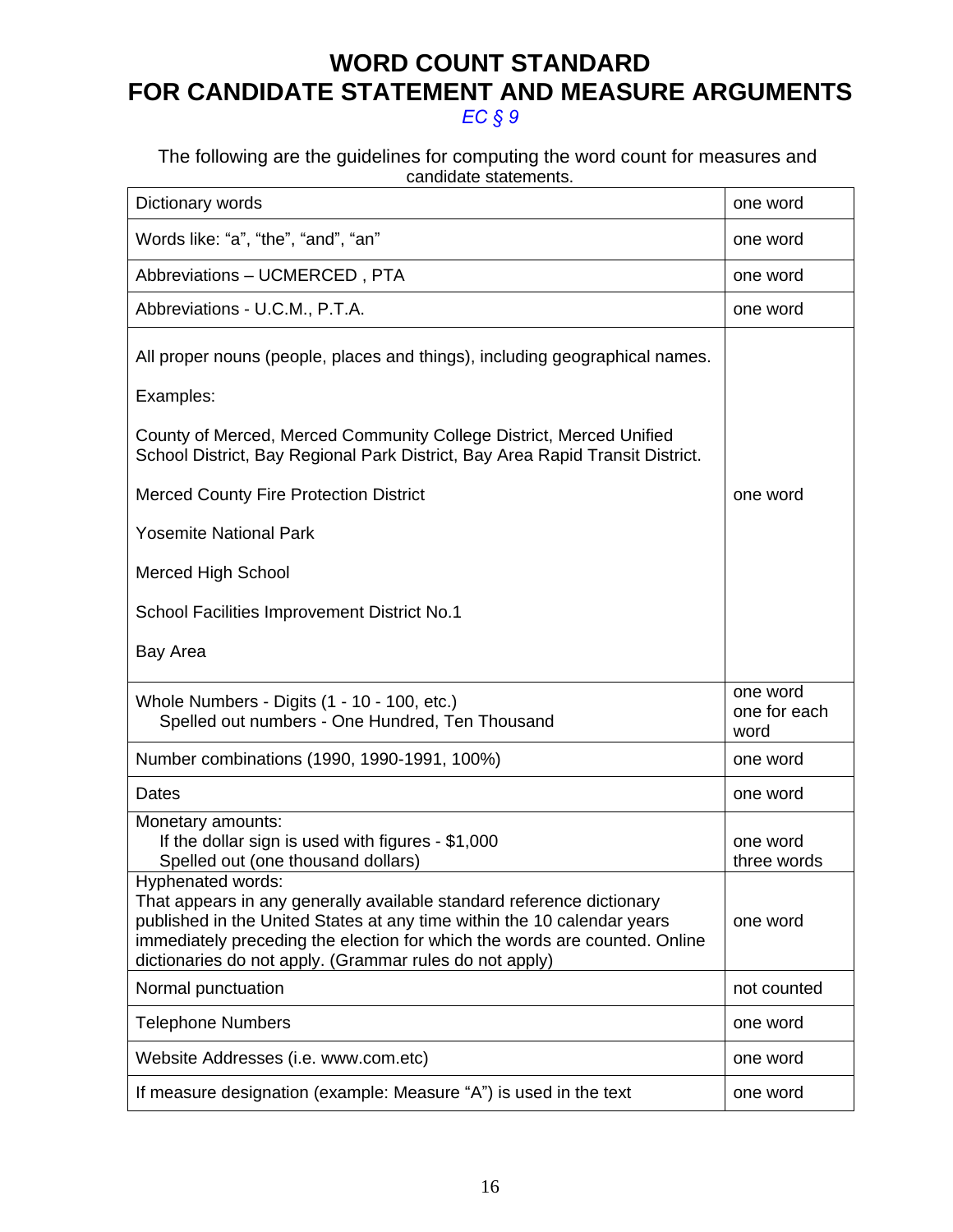### **NOVEMBER 5, 2019 GENERAL DISTRICT ELECTION - CALENDAR OF EVENTS**

Below the dates, "E" stands for Election Day, followed by the number of days prior to (-) or after (+) Election Day.

Asterisk (\*) dates indicate that the deadline falls on a Saturday, Sunday, or a holiday; in most cases, the deadline will move forward to the next business day. Dates and events exclusive to candidate filing are posted in blue.

| <b>July 3, 2019</b><br>$E-125$                                  | <b>Jurisdictional Boundary Changes Deadline</b><br>Last day for jurisdictions consolidating their elections to file boundary changes with the<br>county elections official.<br>EC § 12262                                                                                                                                                                                                                                                                                                                                                                                                                                                                                                                                                                                                                                                                                                                                                                                                                                                                                                                                                                                                                                                                                                                                                                 |
|-----------------------------------------------------------------|-----------------------------------------------------------------------------------------------------------------------------------------------------------------------------------------------------------------------------------------------------------------------------------------------------------------------------------------------------------------------------------------------------------------------------------------------------------------------------------------------------------------------------------------------------------------------------------------------------------------------------------------------------------------------------------------------------------------------------------------------------------------------------------------------------------------------------------------------------------------------------------------------------------------------------------------------------------------------------------------------------------------------------------------------------------------------------------------------------------------------------------------------------------------------------------------------------------------------------------------------------------------------------------------------------------------------------------------------------------|
| <b>July 4, 2019</b><br>E-124                                    | County Holiday (Independence Day) - Office Closed                                                                                                                                                                                                                                                                                                                                                                                                                                                                                                                                                                                                                                                                                                                                                                                                                                                                                                                                                                                                                                                                                                                                                                                                                                                                                                         |
| <b>July 19, 2019</b><br>E-109                                   | <b>Consolidation of Election - Final Submission of Resolutions</b><br>Final deadline for local jurisdictions to submit the resolution to consolidate their election with<br>the November 5, 2019 General District Election and submit any measure text and a 75 word<br>ballot question.<br>EC § 10403, 10403.5, 10401 & 13247                                                                                                                                                                                                                                                                                                                                                                                                                                                                                                                                                                                                                                                                                                                                                                                                                                                                                                                                                                                                                            |
| <b>July 19, 2019</b><br>E-109                                   | Ballot Measures - Tax Rate Statement or Fiscal Impact Report - 5 p.m. Deadline<br>Last day to file Tax Rate Statement or Fiscal Impact Report for any local measure appearing<br>on the ballot.<br>EC § 9160, 9400 et seq., and other statutes may apply<br>Date required by Merced County Registrar of Voters Department                                                                                                                                                                                                                                                                                                                                                                                                                                                                                                                                                                                                                                                                                                                                                                                                                                                                                                                                                                                                                                 |
| <b>July 19, 2019</b><br>E-109                                   | Ballot Measures - Impartial Analysis - 5 p.m. Deadline<br>Last day for County Counsel to transmit to the Merced County Registrar of Voters an<br>Impartial Analysis of each county, community college, school or special district ballot<br>measure appearing on the ballot showing the effect on existing law and the operation of the<br>measure. The impartial analysis shall not exceed 500 words and will be printed in the Ballot<br>Sample/Voter Information Booklet.<br>EC § 9160, 9313, 9500<br>Date required by Merced County Registrar of Voters Department                                                                                                                                                                                                                                                                                                                                                                                                                                                                                                                                                                                                                                                                                                                                                                                    |
| <b>July 15, 2019</b><br><b>August 09, 2019</b><br>E-113 to E-88 | <b>Candidate Filing Period - Declaration of Candidacy &amp; Nomination Documents</b><br>During this period, candidates may obtain and file their Declaration of Candidacy and<br>Nomination Documents with the Merced County Registrar of Voters Office.<br>EC § 8020                                                                                                                                                                                                                                                                                                                                                                                                                                                                                                                                                                                                                                                                                                                                                                                                                                                                                                                                                                                                                                                                                     |
| <b>July 15, 2019</b><br><b>August 09, 2019</b><br>E-113 to E-88 | <b>Candidate Statement of Qualifications Filing Period</b><br>Between these dates, candidates may prepare a Candidate Statement of Qualifications on a<br>form provided by the Merced County Registrar of Voters to be printed in the Sample Ballot<br>Booklet. The statement shall not exceed 200 words (250 if a state legislative office) and the<br>candidate will be required to pay the predetermined advance payment. The statement shall<br>be filed in an electronic format and advance payment made at the time nomination<br>documents are returned for filing. The statement may be withdrawn, but not changed, during<br>the period for filing nomination documents and until 5 p.m. of the next working day after the<br>close of the nomination period. In addition to the restrictions set forth in §13307, any<br>candidate's statement submitted shall be limited to a recitation of the candidate's own<br>personal background and qualifications, and shall not in any way make reference to other<br>candidates for that office or to another candidate's qualifications, character, or activities. The<br>elections official shall not cause to be printed or circulated any statement that the elections<br>official determines is not so limited or that includes any reference prohibited by this section.<br>EC § 13307 & 13308 |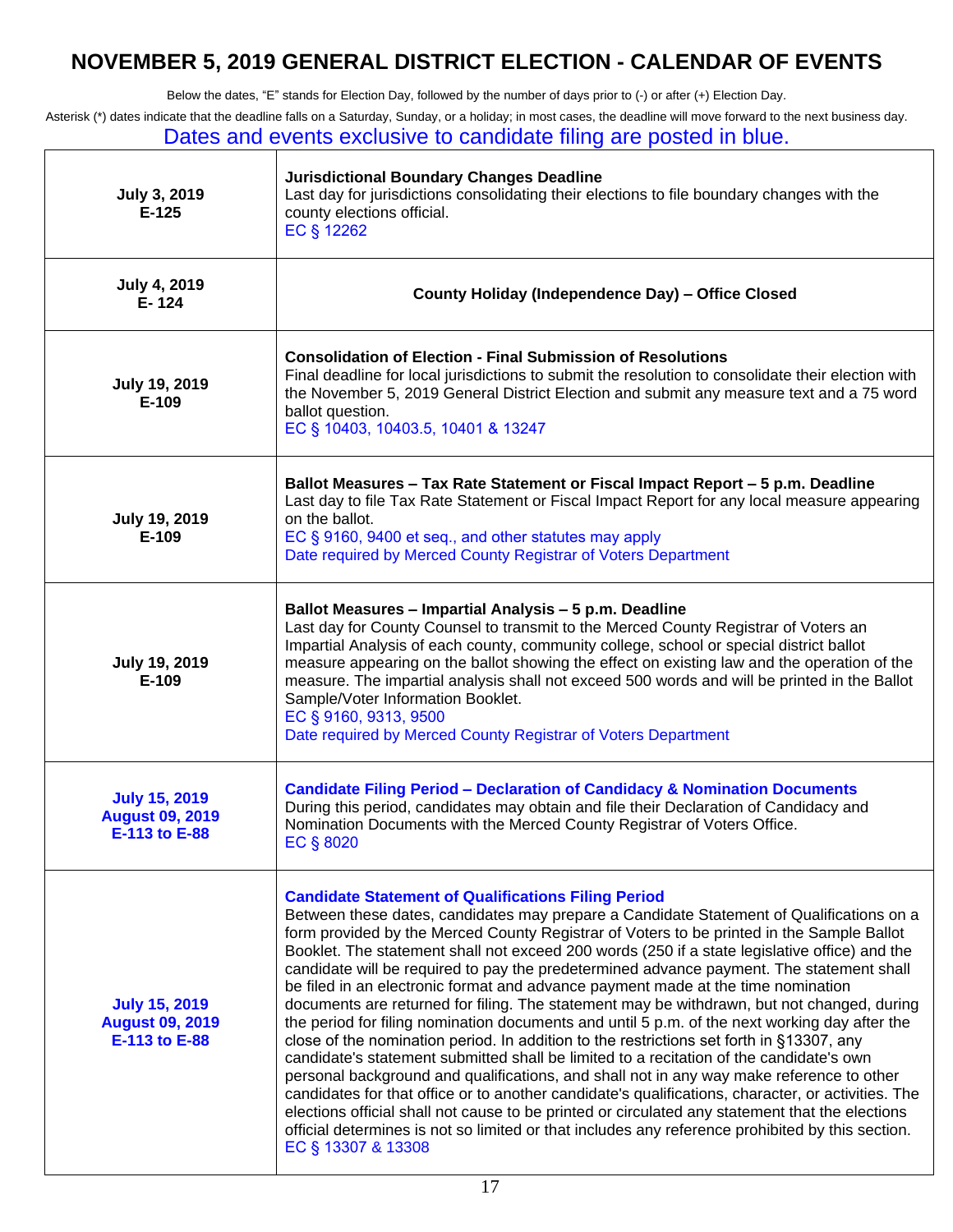| July 15, 2019<br>$E-113$                                         | Ballot Measures - Amendment or Withdrawal 5 p.m. Deadline<br>Notwithstanding any other provision of law, whenever a legislative body has ordered that a<br>measure or proposal be submitted to the voters of any jurisdiction at a special election, the<br>order shall not be amended or withdrawn after the 83rd day prior to the election. The order of<br>election shall be amended or withdrawn upon the filing of a resolution by the legislative body<br>stating the specifics concerning the amendment or withdrawal. The resolution shall be filed<br>with the election official not later than the 83rd day prior to the election.<br>EC § 9605<br>Date required by Merced County Registrar of Voters Department                                                                                                                                                 |
|------------------------------------------------------------------|----------------------------------------------------------------------------------------------------------------------------------------------------------------------------------------------------------------------------------------------------------------------------------------------------------------------------------------------------------------------------------------------------------------------------------------------------------------------------------------------------------------------------------------------------------------------------------------------------------------------------------------------------------------------------------------------------------------------------------------------------------------------------------------------------------------------------------------------------------------------------|
| July 30, 2019<br>E-98                                            | Ballot Measures - Argument For or Against - 5 p.m. Deadline<br>Last day to file arguments for or against any local measure appearing the ballot. Arguments<br>must be filed in an electronic format to the Merced County Registrar of Voters no later than<br>5 p.m. on this date. Arguments shall not exceed 300 words in length and must be<br>accompanied by a Statement of Accuracy and signed by the author(s). Forms are available<br>from the Merced County Registrar of Voters. Each argument shall be titled either "Argument<br>in Favor of Measure" or "Argument Against Measure" (letter designation to be filled in<br>after assignment).<br>EC § 9162 - 9166, 9315, 9316, 9502, 9503 & 9600<br>Date required by Merced County Registrar of Voters Department                                                                                                 |
| <b>August 9, 2019</b><br>E-88                                    | <b>Mailed Ballot Precincts</b><br>Whenever, on the 88th day before the election, there are 250 or less voters in any precinct,<br>the elections official may designate such precinct as a mailed ballot precinct. Each voter<br>shall be furnished with an official ballot along with a statement that there will be no polling<br>place for the election.<br>EC § 3005                                                                                                                                                                                                                                                                                                                                                                                                                                                                                                    |
| <b>August 10, 2019</b><br><b>August 14, 2019</b><br>E-87 to E-83 | <b>Candidate Filing - Extension Period</b><br>Extension period for anyone other than the incumbent to file a Declaration of Candidacy and<br>Nomination Documents if the incumbent did not file by August 9, 2018. This provision does<br>not apply if there is no incumbent eligible to be elected.<br>EC § 8022 & 8024                                                                                                                                                                                                                                                                                                                                                                                                                                                                                                                                                   |
| <b>August 12, 2019</b><br>$E-85$                                 | <b>Ballot Measures - Letter Assignment</b><br>Last day to assign a letter designation to each local measure that will appear on the ballot<br>that was filed by E-88.<br>EC § 13116<br>Date required by Merced County Registrar of Voters Department                                                                                                                                                                                                                                                                                                                                                                                                                                                                                                                                                                                                                       |
| <b>August 12, 2019</b><br>$E-85$                                 | Ballot Measures - Rebuttal Argument - 5 p.m. Deadline<br>If both an argument in favor of and an argument against any measure have been filed, the<br>county elections official shall send copies of each argument to the opposing author(s). The<br>opposing author(s) may, if desired, file rebuttal arguments in an electronic format no later<br>than 5 p.m. on this day. Rebuttal arguments shall not exceed 250 words and must be<br>accompanied by a Statement of Accuracy and signed by the author(s). Forms are available<br>from the Merced County Registrar of Voters. Each argument shall be titled either "Rebuttal to<br>Argument in Favor of Measure " or "Rebuttal to Argument Against Measure " (letter<br>designation to be filled in after assignment).<br>EC § 9167, 9317, 9504 & 9600<br>Date required by Merced County Registrar of Voters Department |
| <b>August 29, 2019</b><br>$E-68$                                 | <b>Certified List of Candidates Deadline</b><br>Last day for the Secretary of State to transmit the certified list of candidates.<br>EC § 8148, 8149 & 13111                                                                                                                                                                                                                                                                                                                                                                                                                                                                                                                                                                                                                                                                                                               |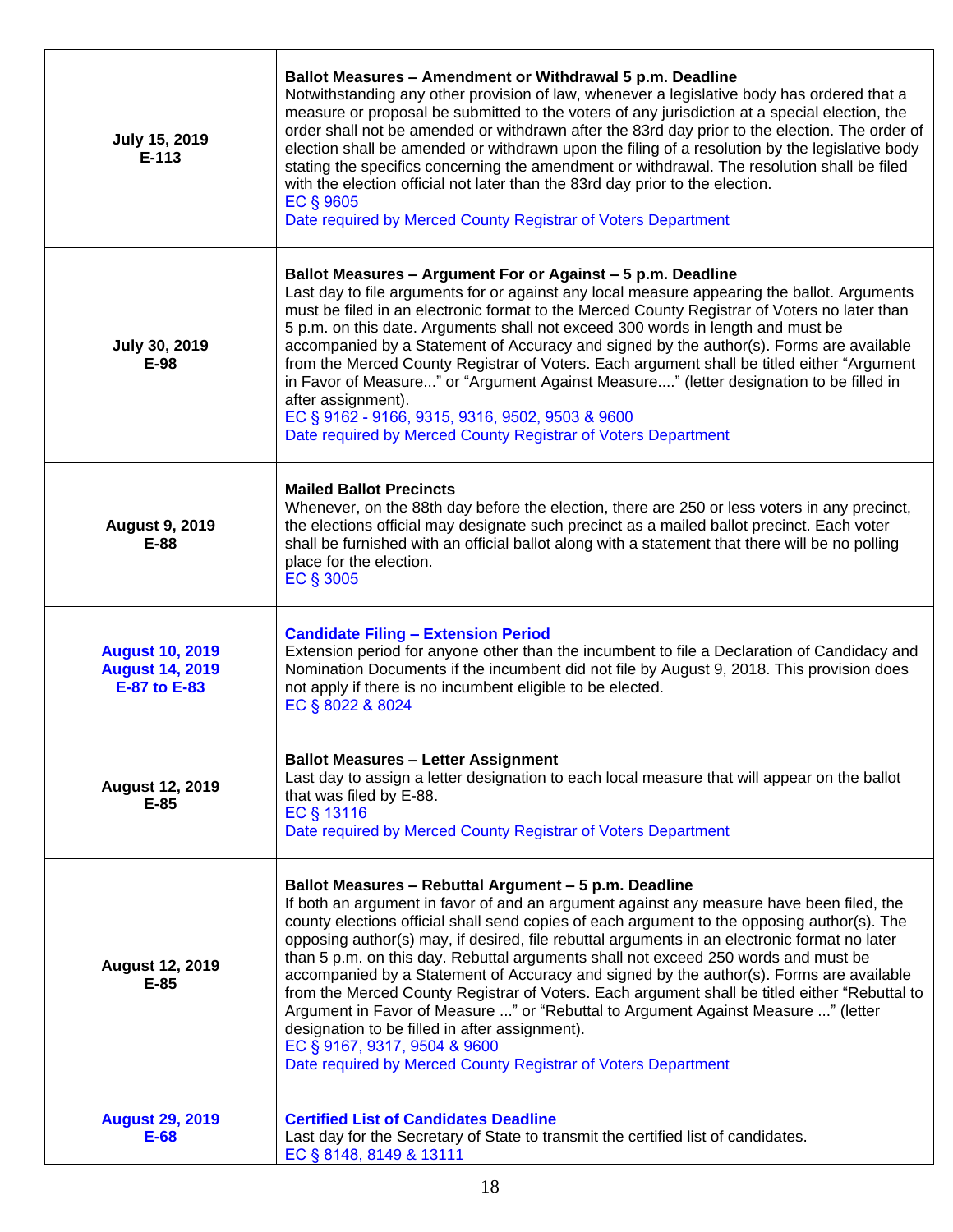| September 6, 2019<br>E-60                                     | Military and Overseas Voters (Vote By Mail Applications)<br>The first day county elections officials may process applications for military and overseas<br>voters' ballots. The application must include the statement that the voter cannot vote an<br>absentee ballot during the normal absentee voting period because of military or other<br>contingencies that preclude normal mail delivery.<br>EC § 300(b) & 3103                                                              |
|---------------------------------------------------------------|---------------------------------------------------------------------------------------------------------------------------------------------------------------------------------------------------------------------------------------------------------------------------------------------------------------------------------------------------------------------------------------------------------------------------------------------------------------------------------------|
| September 9, 2019<br><b>October 22, 2019</b><br>E-57 to E-14  | <b>Write-In Candidate Filing Period</b><br>All non-presidential write-in candidates who desire to have his or her votes counted for a<br>particular office must file a Statement of Write-In Candidacy along with the requisite number<br>of signatures, if any, for such office. Nomination documents for write-in candidacy may be<br>obtained from and delivered to the Merced County Registrar of Voters between the 57th day<br>and 14th day prior to the election.<br>EC § 8601 |
| <b>September 26, 2019</b><br>$E-40$                           | <b>Campaign Disclosure - Pre-Election Reporting</b><br>Last day for candidates and committees to file campaign disclosure statements covering the<br>period 7/1/19 - 09/22/19.<br>GC § 84200.5 & 84200.7                                                                                                                                                                                                                                                                              |
| <b>September 26, 2019</b><br>October 15, 2019<br>E-40 to E-21 | <b>County Voter Information Guide Booklets Mailing Period</b><br>During this period, voters receive their sample ballot booklet in the mail. The booklet will also<br>contain polling place location and the polling place accessibility to disabled citizens.<br>EC § 13300 & 13304                                                                                                                                                                                                  |
| October 7, 2019*<br>October 29, 2019<br>E-29 to E-7           | <b>Vote by Mail Ballots</b><br>Any registered voter may apply for a vote by mail ballot. Ballots must be obtained from and<br>returned to the Merced County Registrar of Voters either in person, via authorized<br>representative, or by mail. Applications received prior to 29 days before the election will be<br>processed during this period.<br>EC § 3001, 3003, 3006, 3009 & 3017                                                                                             |
| October 14, 2019<br>$E-22$                                    | <b>County Holiday (Columbus Day) - Office Closed</b>                                                                                                                                                                                                                                                                                                                                                                                                                                  |
| October 8, 2018*<br>$E-29$                                    | <b>Polling Places &amp; Precinct Boards</b><br>At least 29 days prior to the election, the county elections official shall establish precincts,<br>define precinct boundaries, designate polling places for each precinct, and appoint precinct<br>board members.<br>EC § 12286                                                                                                                                                                                                       |
| October 7, 2019*<br>$E-29$                                    | <b>Mailed Ballot Precincts</b><br>On this day the county elections official shall begin mailing official ballots to voters residing in<br>mailed ballot precincts, along with a notice indicating there will be no polling place for this<br>election.<br>EC § 3005                                                                                                                                                                                                                   |
| October 21, 2019<br>$E-15$                                    | Last Day to Register to Vote<br>Closing date for any qualified elector to register or re-register to vote in the upcoming<br>election. A person, who has moved, changed his or her name or wishes to change political<br>party preference, must re-register by this date. A properly executed registration shall be<br>deemed effective upon receipt of the form by the Merced County Registrar of Voters if any of<br>the following apply:                                           |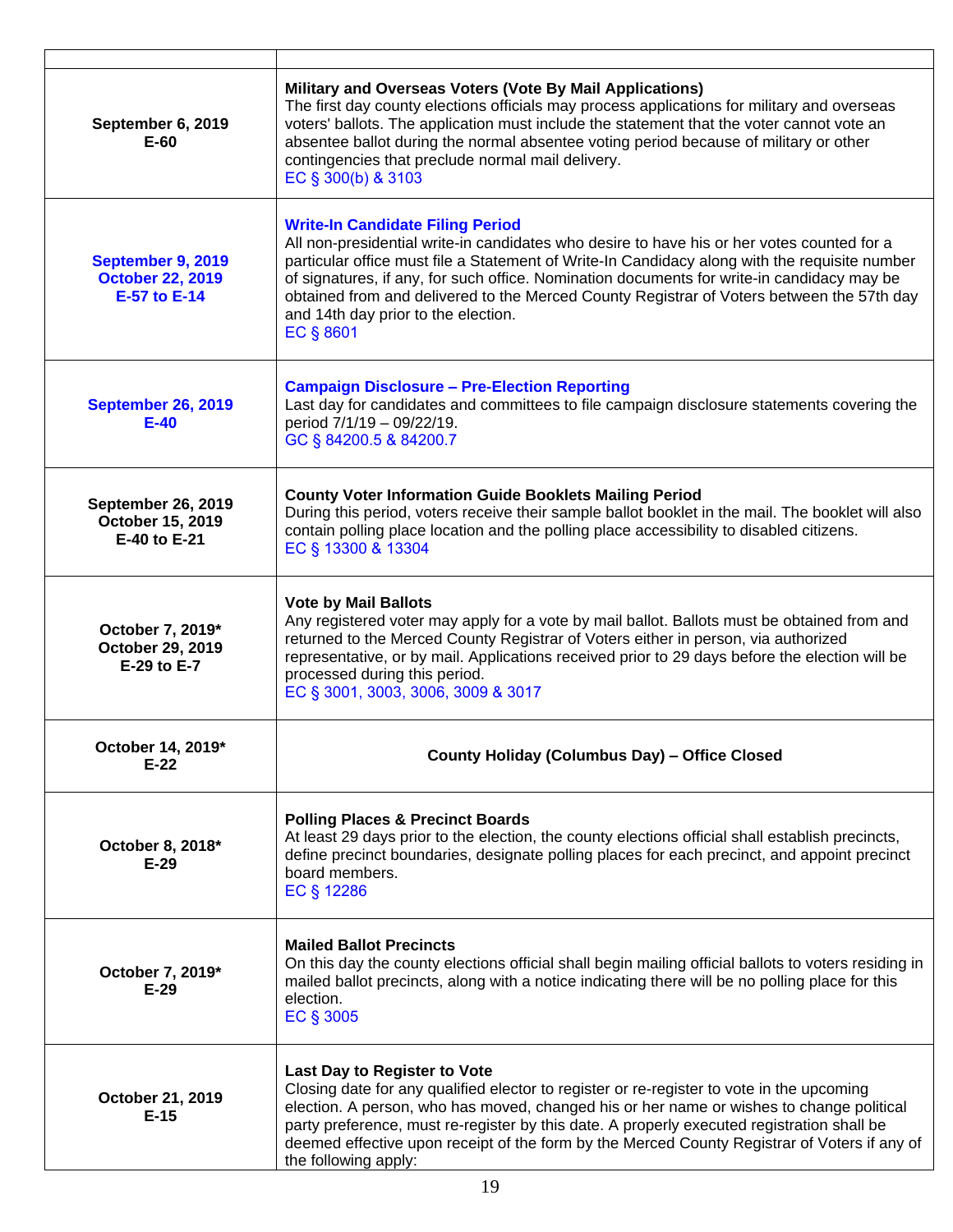|                                                                | The affidavit is postmarked on or before the 15th day prior to the election and<br>$\bullet$<br>received by mail by the Merced County Registrar of Voters.<br>The affidavit is submitted to the Department of Motor Vehicles or accepted by any<br>other public agency designated as a voter registration agency pursuant to the<br>National Voter Registration Act of 1993 (42 U.S.C. §1973gg) on or before the 15th<br>day prior to the election.<br>The affidavit is delivered to the Merced County Registrar of Voters by means other<br>than those described in paragraphs (2) and (3) on or before the 15th day prior to the<br>election.<br>EC § 2102, 2107, 2115, 2116 & 2152 |
|----------------------------------------------------------------|---------------------------------------------------------------------------------------------------------------------------------------------------------------------------------------------------------------------------------------------------------------------------------------------------------------------------------------------------------------------------------------------------------------------------------------------------------------------------------------------------------------------------------------------------------------------------------------------------------------------------------------------------------------------------------------|
| <b>October 22, 2019</b><br>$E-14$                              | <b>Write-In Candidate Filing - Deadline</b><br>Last day to file Statement of Write-in Candidacy and nomination documents by 5 p.m.<br>EC § 8601                                                                                                                                                                                                                                                                                                                                                                                                                                                                                                                                       |
| October 22, 2019<br>October 29, 2019<br>E-14 to E-7            | <b>New Residents</b><br>Registrations for new residents and citizens shall be begin the 14th day prior to an election<br>and end on the 7th day prior to election day. This registration must be executed in the<br>Merced County Registrar of Voters, and the new resident shall vote a new resident's ballot in<br>that office. The new resident is eligible to vote for President and Vice-President and no other<br>office.<br>EC § 332 & 3400                                                                                                                                                                                                                                    |
| October 22, 2019<br><b>November 5, 2019</b><br>$E-14$ to $E-0$ | <b>Conditional Voter Registration</b><br>Voters may register and vote a conditional ballot during the 14 days prior to the election,<br>including Election Day. Conditional Voter Registration is available at the Merced County<br>Registrar of Voters or a Vote Center located within Merced County.<br><b>EC §2170</b>                                                                                                                                                                                                                                                                                                                                                             |
| October 22, 2019<br><b>November 5, 2019</b><br>E-14 to E-0     | <b>New Citizens</b><br>A new citizen registering to vote after the close of registration shall provide the Merced<br>County Registrar of Voters with proof of citizenship prior to voting, and shall declare that he<br>or she has established residency in California. New citizens vote a regular ballot.<br>EC § 331, 3500 & 3501                                                                                                                                                                                                                                                                                                                                                  |
| October 24, 2019<br>$E-13$                                     | <b>Notice of Central Counting Place</b><br>Last day for the county elections official to submit a notice for legal publication specifying the<br>public place to be used to tally votes when ballots are to be counted in a central counting<br>place. The notice shall be published one time, no later than 10 days before the election.<br>EC §12109                                                                                                                                                                                                                                                                                                                                |
| October 24, 2019<br>$E-12$                                     | <b>Notice of Polling Places</b><br>Last day for the county elections official to submit a notice for legal publication the list of<br>polling places designated for each election precinct. The notice shall be published one time,<br>no later than 7 days before the election.<br>EC § 12105                                                                                                                                                                                                                                                                                                                                                                                        |
| <b>October 24, 2019</b><br>$E-12$                              | <b>Campaign Disclosure - Second Pre-Election Reporting</b><br>Last day for candidates and committees to file campaign disclosure statements covering the<br>period 09/22/19 - 10/19/19.<br>GC § 84200.5 & 84200.7                                                                                                                                                                                                                                                                                                                                                                                                                                                                     |
|                                                                |                                                                                                                                                                                                                                                                                                                                                                                                                                                                                                                                                                                                                                                                                       |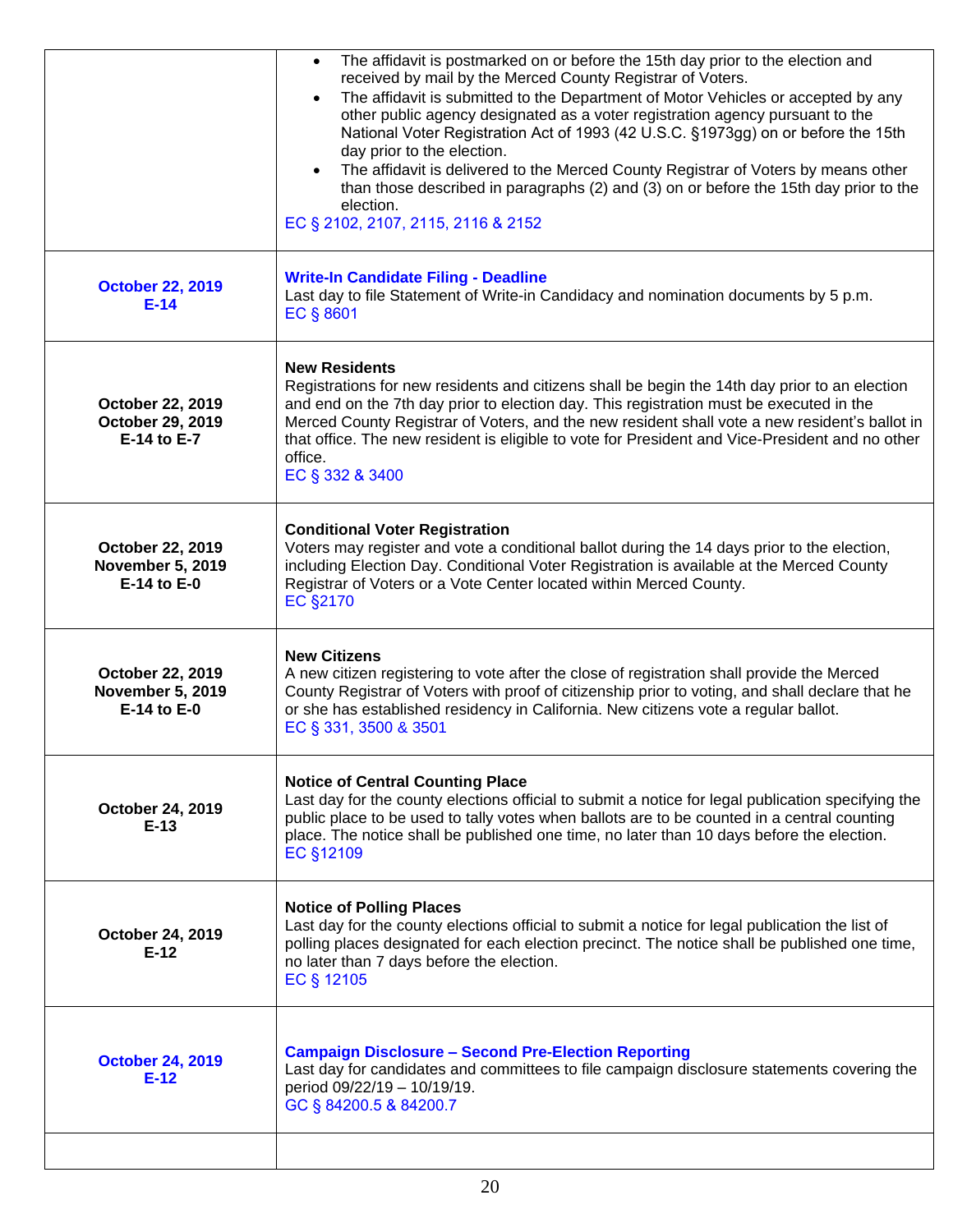| October 25, 2019<br>$E-11$                                     | <b>Processing Vote By Mail Ballots</b><br>First day the Merced County Registrar of Voters may begin to process (open, prepare and<br>tabulate) vote by mail ballots for the upcoming election. No results of ballot tabulation may be<br>released until the polls close on election day.<br>EC § 15101                                                                                                      |  |
|----------------------------------------------------------------|-------------------------------------------------------------------------------------------------------------------------------------------------------------------------------------------------------------------------------------------------------------------------------------------------------------------------------------------------------------------------------------------------------------|--|
| October 31, 2019<br><b>November 5, 2019</b><br>$E-6$ to $E-0$  | Vote by Mail Ballots - Late Conditions<br>On or between these dates, any voter may apply in person to obtain a vote by mail ballot<br>from the Merced County Registrar of Voters. Voters unable to request a ballot in person may<br>designate, in writing, any person as an authorized representative to obtain and return the<br>vote by mail ballot on their behalf.<br>EC § 3021                        |  |
| <b>November 5, 2019</b><br>November 8, 2019*<br>$E-0$ to $E+3$ | <b>Vote by Mail Ballots Returned</b><br>Vote by mail ballots may be turned in to any polling place within Merced County or the<br>Merced County Registrar of Voters by 8 p.m. on Election Day. Vote by mail ballots must be<br>postmarked on or before November 5 <sup>th</sup> . Merced County Registrar of Voters must receive the<br>postmarked vote by mail ballot by November 8th.<br>EC § 3017 & 3020 |  |
| <b>November 5, 2019</b><br>$E-0$                               | <b>Election Day</b><br>Polls are open from 7 a.m. to 8 p.m. on Election Day. Ballot tabulation will begin immediately<br>after 8 p.m. and run continuously until all ballots are tabulated and results are posted online<br>at www.mercedelections.org and are submitted to the Secretary of State.<br>EC § 14212 & 15150                                                                                   |  |
| <b>November 7, 2019</b><br>$E+2$                               | <b>Official Canvass</b><br>The county elections official will begin the tasks of the official canvass.<br>EC § 335.5, 15301, 15302 & 15360                                                                                                                                                                                                                                                                  |  |
| <b>November 11, 2019</b><br>$E+6$                              | <b>County Holiday (Veterans Day) - Office Closed</b>                                                                                                                                                                                                                                                                                                                                                        |  |
| <b>December 5, 2019</b><br>$E+30$                              | <b>Completion of Official Canvass &amp; Certify Results</b><br>No later than this date, the county elections official must complete the official canvass, certify<br>the results, and submit it to the Board of Supervisors and to each jurisdiction that<br>consolidated their election on the primary ballot.<br>EC § 15372 & 15400                                                                       |  |
| <b>December 19, 2019</b><br>$E+34$                             | <b>Certificate of Election</b><br>Approximately on this date, the elections official shall prepare and deliver to each person<br>elected or nominated, a certificate of election or nomination signed by the elections official.<br>EC § 15401                                                                                                                                                              |  |
| <b>January 31, 2020</b><br>$E+86$                              | <b>Campaign Disclosure - Semi-Annual Reporting</b><br>Last day to file semi-annual campaign disclosure statements, if required, by all candidates<br>and committees for the period ending December 31, 2019.<br>GC § 84200 & 84218                                                                                                                                                                          |  |
|                                                                |                                                                                                                                                                                                                                                                                                                                                                                                             |  |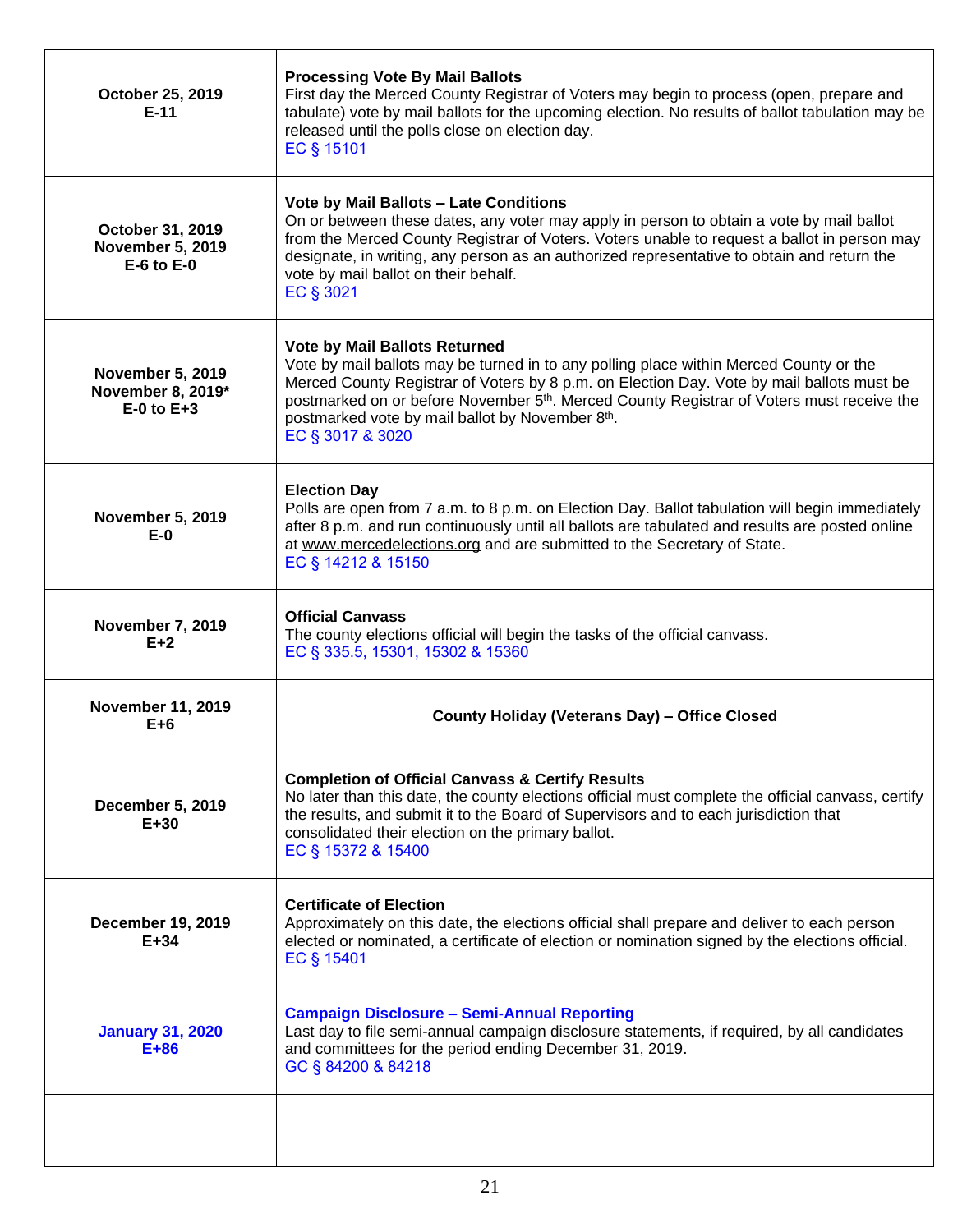| <b>Within 30 Days of Assuming</b><br><b>Office</b> | <b>Statement of Economic Interests (Form 700) - All Newly Elected Officials</b><br>All newly elected officials must complete and file a Statement of Economic Interests<br>(Form 700) within 30 days of assuming office.<br>  GC § 87200 et seq. |
|----------------------------------------------------|--------------------------------------------------------------------------------------------------------------------------------------------------------------------------------------------------------------------------------------------------|
|----------------------------------------------------|--------------------------------------------------------------------------------------------------------------------------------------------------------------------------------------------------------------------------------------------------|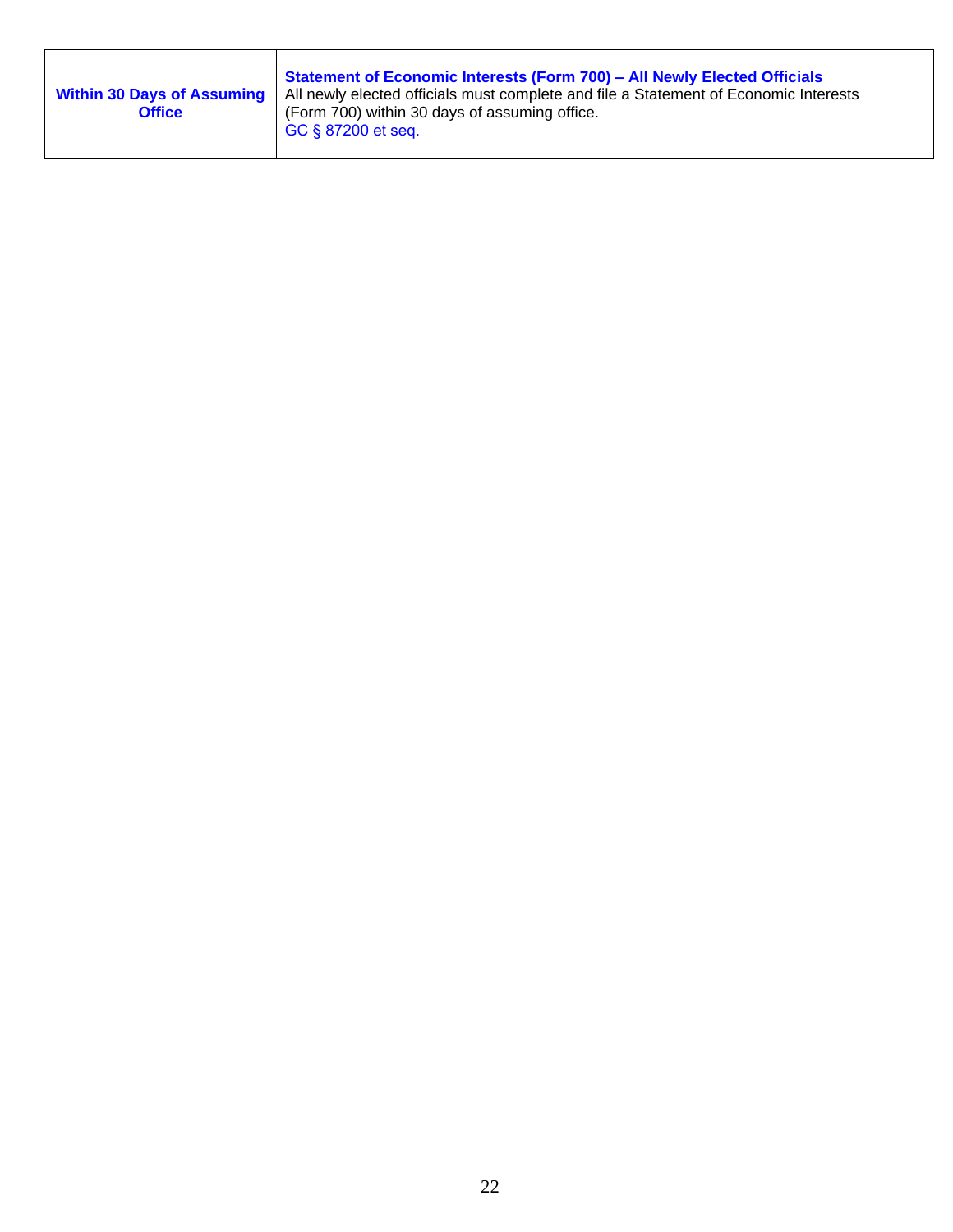### **CAMPAIGN DISCLOSURE INFORMATION**

The Political Reform Act requires candidate to file campaign statements disclosing contributions received and expenditures made. The statutory requirements of the Political Reform Act are contained in Sections 81000-91015 of the California Government Code and enforced by the Fair Political Practices Commission (FPPC).

You may contact the Technical Assistance Division of the Fair Political Practices Commission at the following: **428 J Street, Suite 450, Sacramento, CA 95814; (916)322-5660, 1(800) ASK-FPPC**; [www.fppc.ca.gov](http://www.fppc.ca.gov)

| <b>Form Name</b>                                                                                        | <b>Description</b>                                                                                                                                                                                                                                                                                                                                                                                                        |
|---------------------------------------------------------------------------------------------------------|---------------------------------------------------------------------------------------------------------------------------------------------------------------------------------------------------------------------------------------------------------------------------------------------------------------------------------------------------------------------------------------------------------------------------|
| Form 501<br>Candidate Intention                                                                         | Basic form that must be filed prior to soliciting<br>or receiving any contributions.                                                                                                                                                                                                                                                                                                                                      |
| Form 410<br><b>Statement of Organization</b>                                                            | To organize a committee and obtain a<br>Committee ID Number from the state. Form<br>410 must be filed within 10 days of receiving<br>\$2,000 in contributions.                                                                                                                                                                                                                                                            |
| <b>Form 460</b><br><b>Recipient Committee</b><br><b>Campaign Statement</b>                              | For use by candidate or officeholder who has<br>formed a controlled committee, or who has<br>raised or spent or will raise or spend \$2,000<br>or more during a calendar year in connection<br>with an election to office, or holding office.                                                                                                                                                                             |
| <b>Form 470</b><br><b>Candidate and Office Holder</b><br><b>Campaign Statement</b><br><b>Short Form</b> | This form is used by candidates who do not<br>have controlled committee, and do not<br>anticipate raising or spending \$2,000 or more<br>in a calendar year. If Form 470 is filed on or<br>before the deadline for the first pre-election<br>campaign statement, no additional campaign<br>statement need be filed in connection with the<br>election so long as total receipts/expenditures<br>remain less than \$2,000. |
| <b>Form 470</b><br>Supplement                                                                           | A candidate who filed Form 470 in connection<br>with an election and subsequently receives<br>contributions or makes expenditures totaling<br>\$2,000 or more is required to file this form.                                                                                                                                                                                                                              |
|                                                                                                         |                                                                                                                                                                                                                                                                                                                                                                                                                           |

#### *Summary of Disclosure Forms*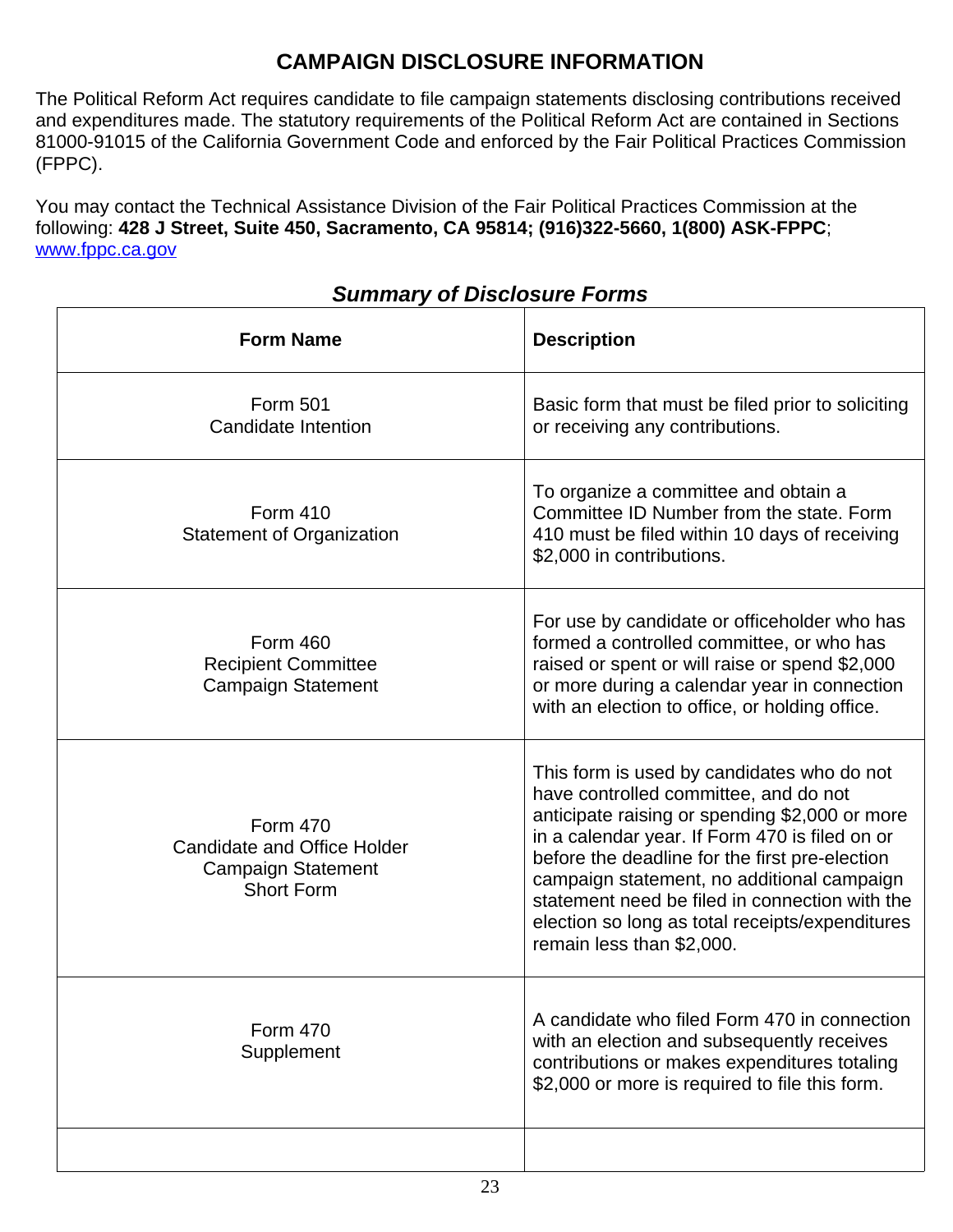| <b>Form 496</b><br>Late Independent<br><b>Expenditure Report</b> | Any committee that makes independent<br>expenditures totaling \$1,000 or more to<br>support or oppose a single candidate or single<br>ballot measure during the 16 days<br>immediately prior to the election in which the<br>candidate or measure is being voted must file<br>a report within 24 hours of the expenditure. |
|------------------------------------------------------------------|----------------------------------------------------------------------------------------------------------------------------------------------------------------------------------------------------------------------------------------------------------------------------------------------------------------------------|
| <b>Form 497</b><br><b>Late Contribution Report</b>               | Any committee that makes or receives a late<br>contribution totaling \$1,000 or more from a<br>single source during the 16 days immediately<br>prior to the election in which the candidate or<br>measure is to be voted must file a report<br>within 24 hours of the time the contribution<br>was made or received.       |

#### **Filing Requirements**

In addition to the election-specific filing listed, all candidates with qualified committees are required to file semi-annual campaign statements no later than July 31st and January 31st.

#### **Tax ID Numbers**

Some banks may require a committee to obtain a Tax ID Number before opening an account. Please contact the Internal Revenue Service for further details. You may apply for ID number using IRS Form SS-4.

Please note that the Committee ID Numbers issued to you by the Secretary of State is separate and distinct from the Tax ID Number you may obtain from the IRS. The two numbers are not interchangeable.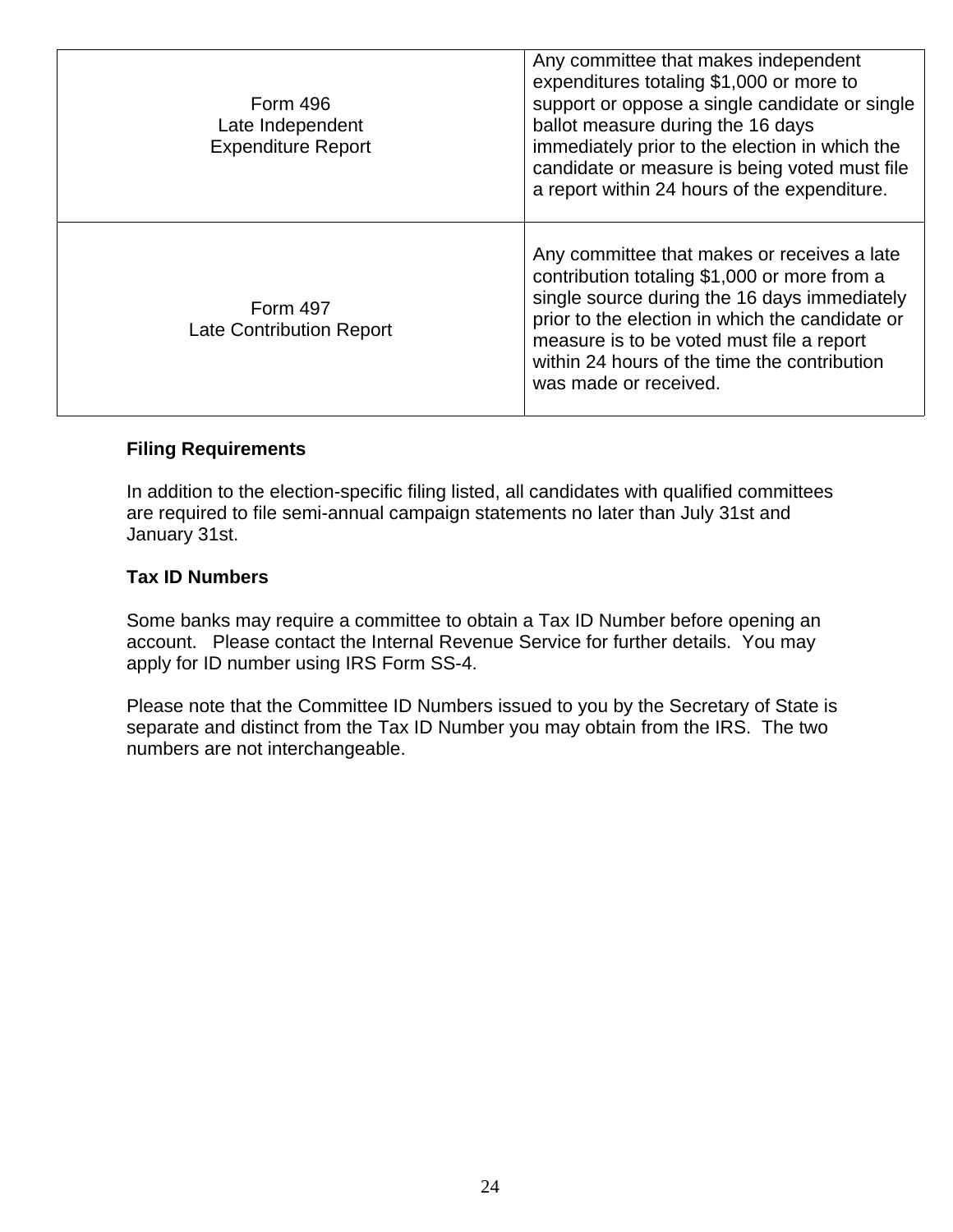### **VOTE BY MAIL INFORMATION**

#### **Uniform Application for Vote by Mail Ballot** EC § 3306, 3307, 3007.5

It is recommended that any vote by mail ballot application intended for mass reproduction be approved by the Registrar of Voters prior to its distribution to ensure compliance with current law.

- 1) EC § 3007 requires that any individual, group, or organization distributing applications for vote by mail ballots must use the format for this application which has been approved by the Secretary of State. EC § 3006, 3007, 18402
- 2)  $EC \$  3006 specifically permits preprinting only the voter's name, residence address, date of birth, and the name and date of the election for which the application is being made.
- 3) The portion of the application which asks the address to which the voter wishes the vote by mail ballot to be mailed must, if different from the voter's residence address, be completed by the voter. The mailing address may not be the address of any political party, candidate, or political campaign headquarters.
- 4) The application shall provide the voters with information concerning the process for establishing permanent vote by mail voter status. EC § 3006
- 5) An application containing preprinted information must contain a conspicuously placed notice stating that: "You have the legal right to mail or deliver this application directly to the local elections official of the county where you reside."
- 6) Only the voter may sign the application.
- 7) If applications are distributed through the mail, they must not be forwarded.
- 8) Bar-coded affidavit or voter identification numbers on applications must meet approval of the Registrar of Voters prior to distribution. To avoid possible problems, candidates and committees are advised to obtain voter information directly from the Registrar of Voters office.
- 9) Applications for vote by mail ballots must be made in writing and be received by the Registrar of Voters office no later than the  $7<sup>th</sup>$  day before the election.

Candidates and committees may receive applications for vote by mail ballots. Applications must be submitted to the Registrar of Voters office within 72 hours of receipt. Candidates and committees may not collect, receive or handle voted vote by mail ballots.

Applications for vote by mail ballots are available on the Merced County's web site [www.mercedelections.org](http://www.co.merced.ca.us) (Under Department/Elections/Vote by Mail)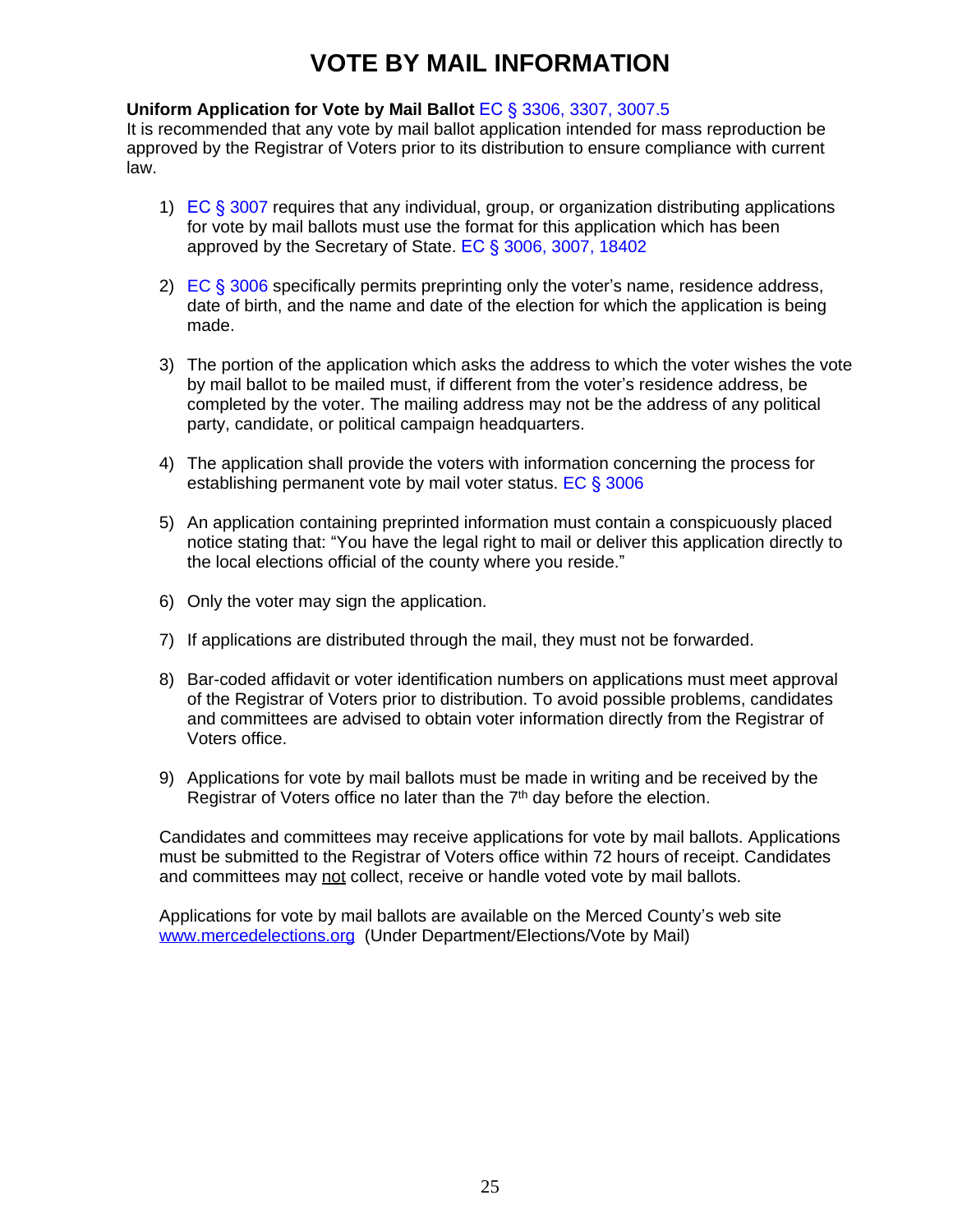### **DEFINITION OF "MASS MAILING"**

"Mass Mailing" means over two hundred substantially similar pieces of mail, but does not include a form letter or other mail which is sent in response to an unsolicited request, letter or other inquiry. GC § 82041.5

#### **MASS MAILING**

(a) Except as provided in subdivision (b), no candidate or committee shall send a mass mailing unless the name, street address, and city of the candidate or committee are shown on the outside of each piece of mail in the mass mailing and on at least one of the inserts included within each piece of mail of the mailing in no less than 6-point type which shall be in a color or print which contrasts with the background so as to be easily legible. A post office box may be stated in lieu of a street address if the organization's address is a matter of public record with the Secretary of State.

(b) If the sender of the mass mailing is a single candidate or committee, the name, street address, and city of the candidate or committee need only be shown on the outside of each piece of mail.

(c) If the sender of a mass mailing is a controlled committee, the name of the person controlling the committee shall be included in addition to the information required by subdivision (a). GC § 84305

*(Amended by Stats. 1989, Ch. 764, Sec. 1.)*

#### **IDENTIFICATION OF SENDERS OF A "SLATE MAILER"**

(a) No slate mailer organization or committee primarily formed to support or oppose one or more ballot measures shall send a slate mailer unless:

(1) The name, street address, and city of the slate mailer organization or committee primarily formed to support or oppose one or more ballot measures are shown on the outside of each piece of slate mail and on at least one of the inserts included with each piece of slate mail in no less than 8-point roman type which shall be in a color or print which contrasts with the background so as to be easily legible. A post office box may be stated in lieu of a street address if the street address of the slate mailer organization or the committee primarily formed to support or oppose one or more ballot measure is a matter of public record with the Secretary of State's Political Reform Division.

(2) At the top or bottom of the front side or surface of at least one insert or at the top or bottom of one side or surface of a postcard or other self-mailer, there is a notice in at least 8-point roman boldface type, which shall be in a color or print which contrasts with the background so as to be easily legible, and in a printed or drawn box and set apart from any other printed matter. The notice shall consist of the following statement: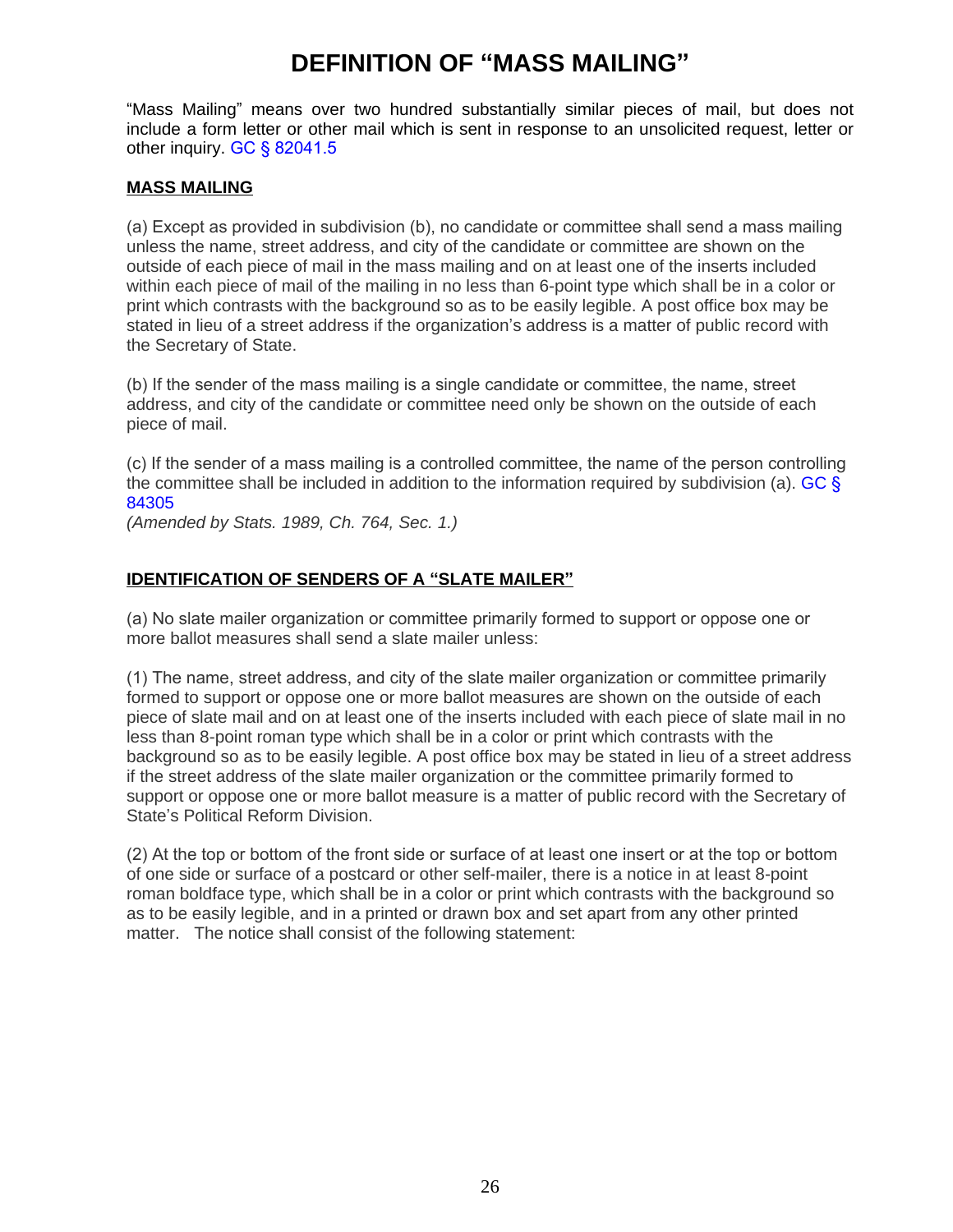NOTICE TO VOTERS

THIS DOCUMENT WAS PREPARED BY (name of slate mailer organization or committee primarily formed to support or oppose one or more ballot measures), NOT AN OFFICIAL POLITICAL PARTY ORGANIZATION. Appearance in this mailer does not necessarily imply endorsement of others appearing in this mailer, nor does it imply endorsement of, or opposition to, any issues set forth in this mailer. Appearance is paid for and authorized by each candidate and ballot measure which is designated by an \*.

(3) The name, street address, and city of the slate mailer organization or committee primarily formed to support or oppose one or more ballot measures as required by paragraph (1) and the notice required by paragraph (2) may appear on the same side or surface of an insert.

(4) Each candidate and each ballot measure that has paid to appear in the slate mailer is designated by an \*. Any candidate or ballot measure that has not paid to appear in the slate mailer is not designated by an \*.

The \* required by this subdivision shall be of the same type size, type style, color or contrast, and legibility as is used for the name of the candidate or the ballot measure name or number and position advocated to which the \* designation applies except that in no case shall the \* be required to be larger than 10-point boldface type. The designation shall immediately follow the name of the candidate, or the name or number and position advocated on the ballot measure where the designation appears in the slate of candidates and measures. If there is no slate listing, the designation shall appear at least once in at least 8-point boldface type, immediately following the name of the candidate, or the name or number and position advocated on the ballot measure.

(5) The name of any candidate appearing in the slate mailer who is a member of a political party differing from the political party which the mailer appears by representation or indicia to represent is accompanied, immediately below the name, by the party designation of the candidate, in no less than 9-point roman type which shall be in a color or print that contrasts with the background so as to be easily legible. The designation shall not be required in the case of candidates for nonpartisan office. (b) For purposes of the designations required by paragraph (4) of subdivision (a), the payment of any sum made reportable by subdivision (c) of Section 84219 by or at the behest of a candidate or committee, whose name or position appears in the mailer, to the slate mailer organization or committee primarily formed to support or oppose one or more ballot measures, shall constitute a payment to appear, requiring the \* designation. The payment shall also be deemed to constitute authorization to appear in the mailer. *(Repealed and added by Stats. 2004, Ch. 478, Sec. 9. Effective September 10, 2004.) GC § [84305.5.](javascript:submitCodesValues()*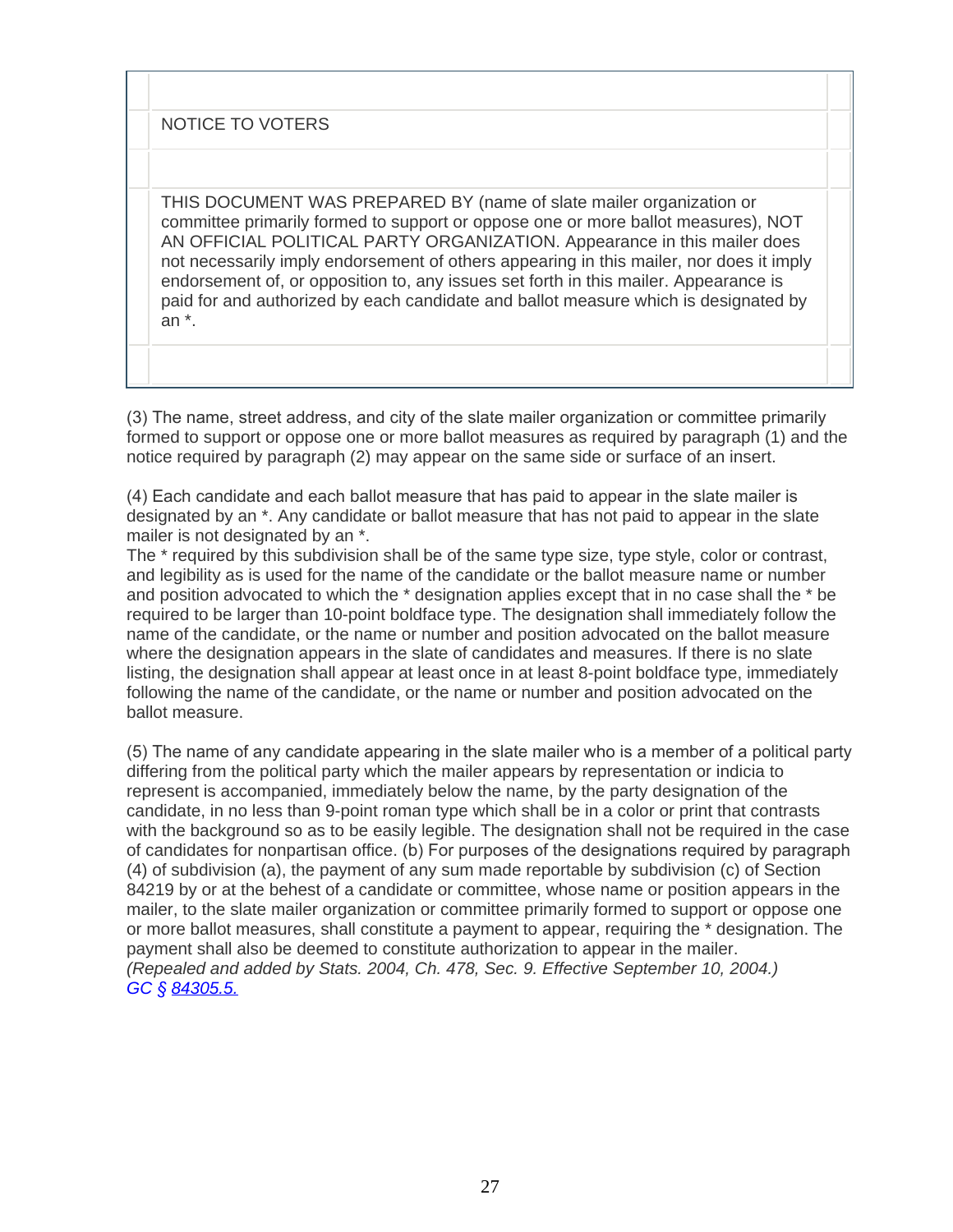### **POLITICAL ADVERTISEMENT REQUIREMENTS Newspapers**

Any paid political advertisement that refers to an election or to any candidate for state or local elective office and that is contained in or distributed with a newspaper, shall bear on each surface or page thereof, in type or lettering at least half as large as the type or lettering of the advertisement or in 10‐point roman type, whichever is larger, the words "Paid Political Advertisement." The words shall be set apart from any other printed matter.

As used in this section "paid political advertisement" shall mean and shall be limited to, published statements paid for by advertisers for purposes of supporting or defeating any person who has filed for an elective state or local office. EC § 20008

#### **SIMULATED BALLOT REQUIREMENTS**

(a) Every simulated ballot or simulated voter information guide shall bear on each surface or page thereof, in type or lettering at least half as large as the type or lettering of the statement or words or in 10‐point roman type, whichever is larger, in a printed or drawn box and set apart from any other printed matter, the following statement:

#### **NOTICE TO VOTERS (Required by Law)**

**"This is not an official ballot or an official voter information guide prepared by the Merced County Registrar of Voter or the Secretary of State." "This is an unofficial, marked ballot prepared by \_\_\_\_\_(insert name and address of the person or organization responsible for preparation thereof)."**

Nothing in this section shall be construed to require this notice in any editorial or other statement appearing in a regularly published newspaper or magazine other than a paid political advertisement.

(b) No simulated ballot or simulated voter information guide referred to in subdivision (a) shall bear any official seal or the insignia of any public entity, nor shall that seal or insignia appear upon the envelope in which it is mailed or otherwise delivered.

(c) The superior court, in any case brought before it by any registered voter, may issue a temporary or permanent restraining order or injunction against the publication, printing, circulation, posting, or distribution of any matter in violation of this section, and all cases of this nature shall be in a preferred position for purposes of trial and appeal, so as to assure the speedy disposition thereof. EC § 20009

#### **PRINTING OF SIMULATED VOTER INFORMATION GUIDE**

In addition to any other penalty, any person who prints or otherwise duplicates, or causes to be printed or duplicated, a simulated ballot or simulated voter information guide that does not contain the statement required by Section 20009 or that uses an official seal or insignia in violation thereof, is guilty of a misdemeanor. EC § 18301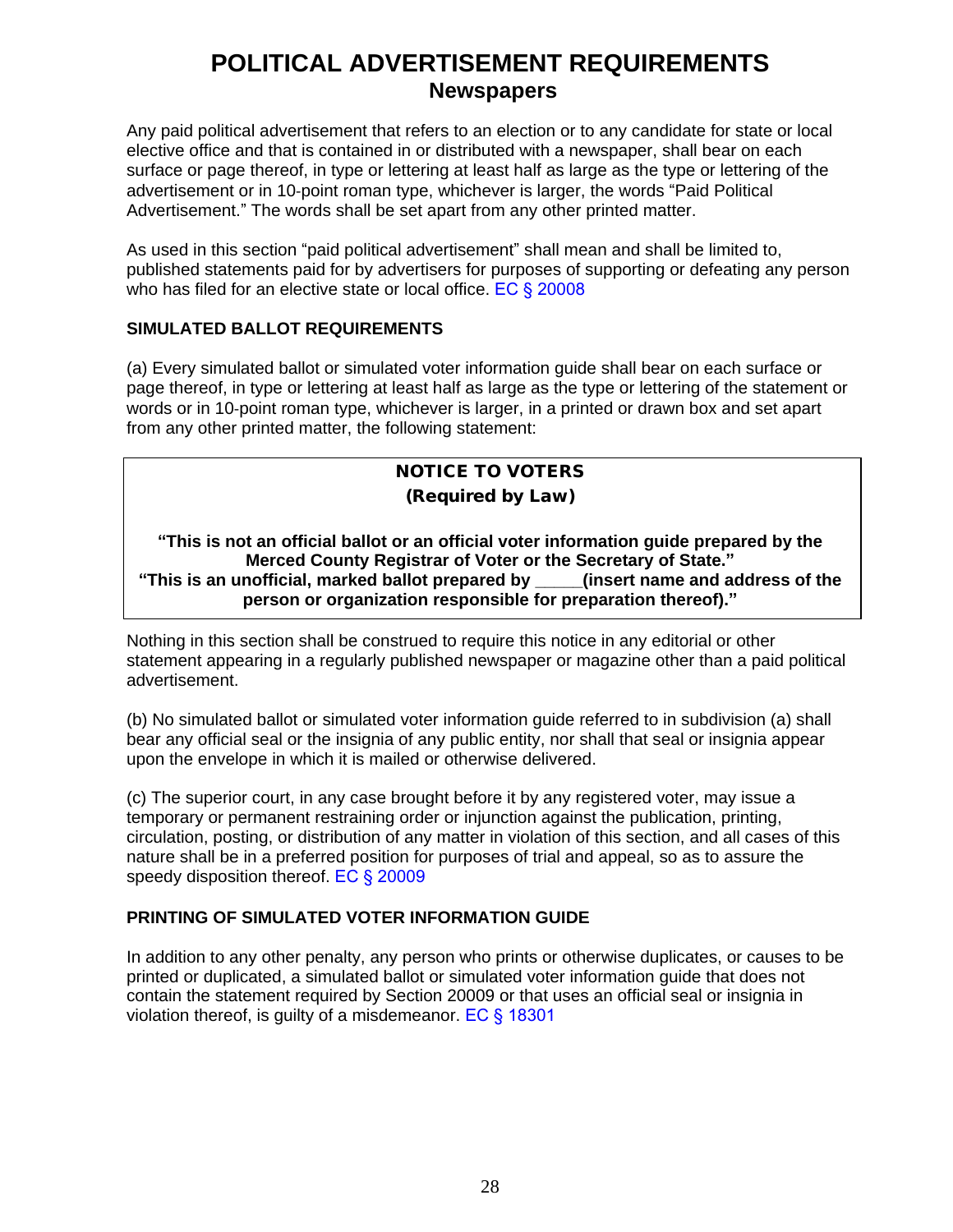### **OUTDOOR ADVERTISING: POLITICAL SIGNS (INCLUDING PLACARDS AND POSTERS)**

#### **Outdoor Political Advertising** – **State Law**

B&P § 5405.3 of the State Outdoor Advertising Act (Business & Professions Code) authorizes the placing of "temporary political signs" separate and apart from the normal outdoor advertising controls. No political sign may be placed within the right-of-way of any highway or within 660 feet of the edge of and visible from the right-of-way of a landscaped freeway.

Temporary political signs are those that meet the following criteria:

- a. Encourages a particular vote in a scheduled election;
- b. Is placed not sooner than 90 days prior to the scheduled election and is removed within 10 days after the election;
- c. Is no larger than 32 square feet;
- d. Has had a "Statement of Responsibility" filed with the State Department of Transportation. Forms are available at the Merced County Registrar of Voters office.

The law directs the Department of Transportation to remove signs that do not comply with the regulations before an election and to bill the responsible party for removal costs after the election.

PC § 556, 556.1, 556.3 provide that it is a misdemeanor for any person to place a sign to advertise on public or private property (without consent); and that it shall be considered a public nuisance.

The State agency responsible for administering outdoor advertising laws including those for political signs is:

#### **STATE OFFICE**

#### **Department of Transportation**

Division of Traffic Operations Outdoor Advertising Program P.O. Box 942874, MS-36 Sacramento, CA 94274-0001 (916) 654-6473 Public (916) 651-9359 FAX [ODA@dot.ca.gov](mailto:ODA@dot.ca.gov)

**\* Cities have their own Outdoor Advertising codes. You may visit our website or call the Registrar of Voters office for more information. [www.mercedelections.org](http://www.mercedelections.org) / (209) 385-7541**

### **ELECTIONEERING**